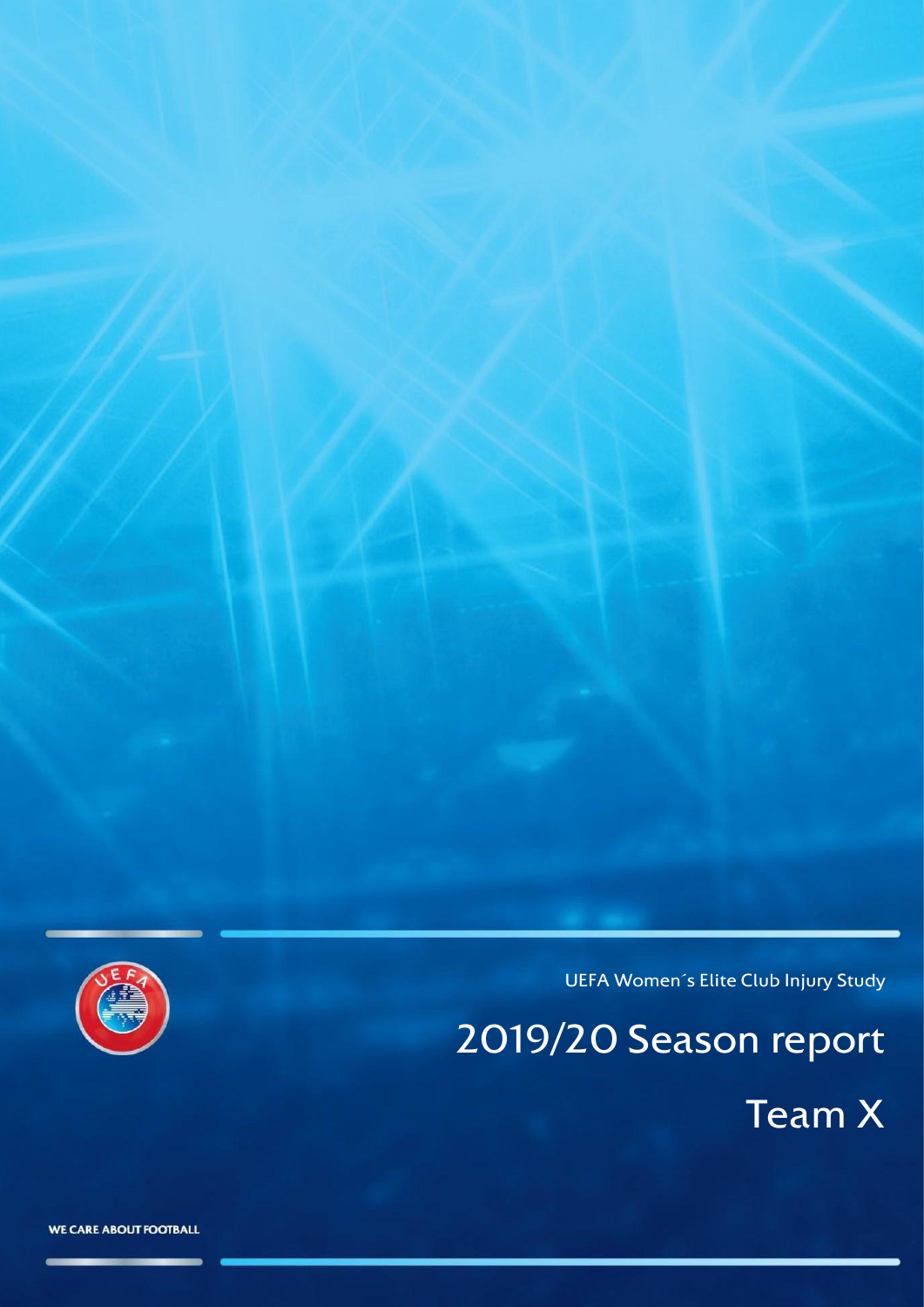#### **The Women´s Elite Club Injury Study ( W E C I S ) was initiated by Football Research Group (FRG) and is from the season 2018-19 funded and supported by UEFA.**

This report has been produced on behalf of the UEFA Medical Committee by: Professor Jan Ekstrand, MD, PhD, Linkoping University Former first vice-chairman of the UEFA Medical Committee

#### **Correspondence should be addressed to:**

**Injury Study Group** Professor Jan Ekstrand Linköping, Sweden [jan.ekstrand@telia.com](mailto:jan.ekstrand@telia.com)

Anna Hallén **Håkan Bengtsson** 

[info.frg@telia.com](mailto:info.frg@telia.com) info.frg@telia.com

#### **UEFA**

Marc Vouillamoz Head of Medical and Anti-Doping Unit [marc.vouillamoz@uefa.ch](mailto:marc.vouillamoz@uefa.ch)

Niki Papadimitriou UEFA Medical Coordinator [niki.papadimitriou@uefa.com](mailto:niki.papadimitriou@uefa.com)

Route de Genève 46 1260 Nyon 2 Switzerland +41 848 00 27 27 +41 22 707 27 34 (fax)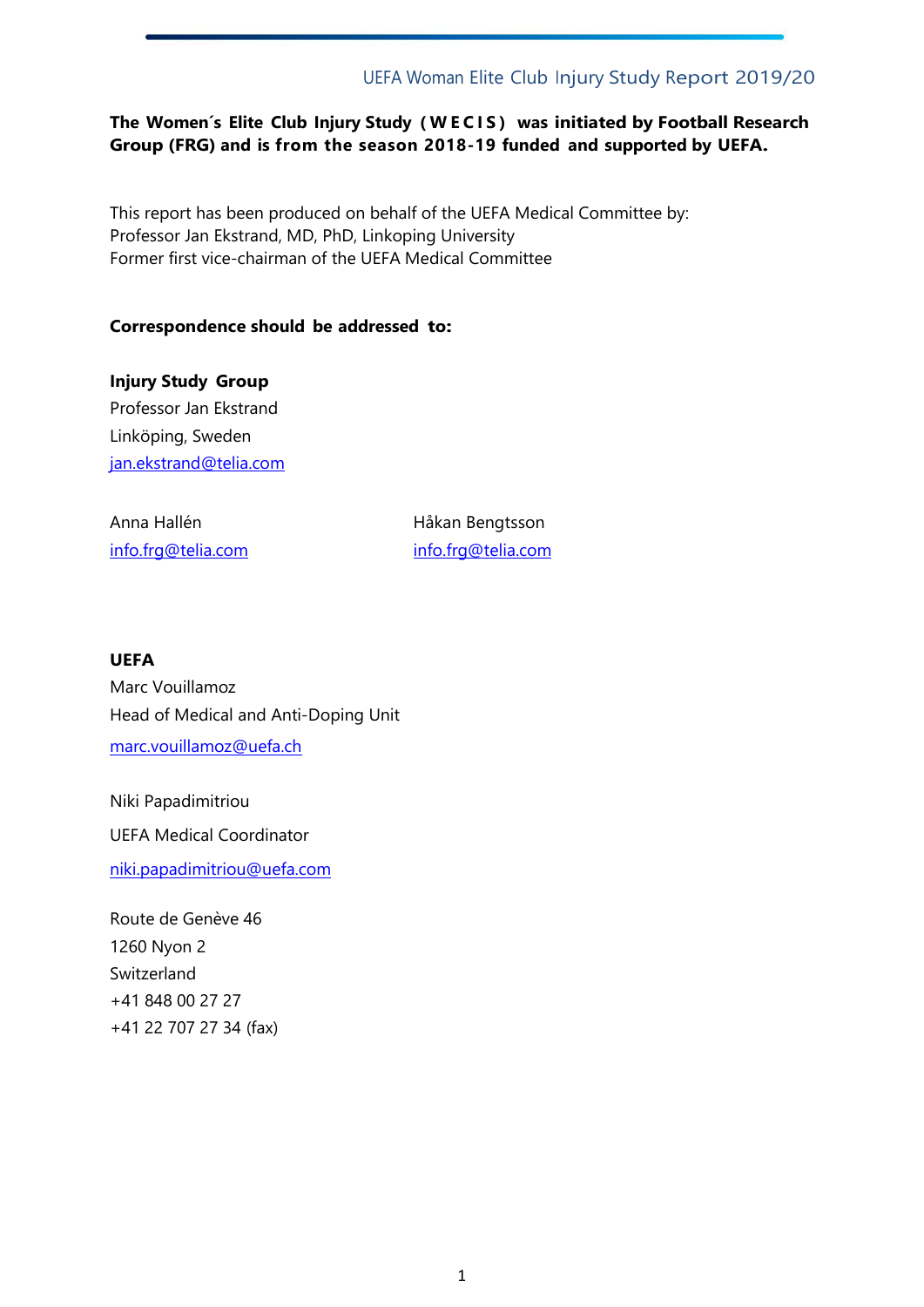# **Table of Contents**

| 1              |      |        |  |
|----------------|------|--------|--|
| 2              |      |        |  |
| 3              |      |        |  |
| 4              |      |        |  |
| 5              |      |        |  |
|                | 5.1  |        |  |
| 6              |      |        |  |
|                | 6.1  |        |  |
|                | 6.2  |        |  |
|                | 6.3  |        |  |
| $\overline{7}$ |      |        |  |
|                | 7.1  |        |  |
|                | 7.2  |        |  |
|                | 7.3  |        |  |
| 8              |      |        |  |
|                | 8.1  |        |  |
|                | 8.2  |        |  |
| 9              |      |        |  |
|                | 9.1  |        |  |
|                | 9.2  |        |  |
|                | 9.3  |        |  |
|                | 9.4  |        |  |
| 10             |      |        |  |
|                | 10.1 |        |  |
|                | 10.2 |        |  |
|                | 10.3 |        |  |
|                | 10.4 |        |  |
| 11             |      |        |  |
|                | 11.1 |        |  |
|                | 11.2 |        |  |
| 12             |      |        |  |
|                | 12.1 |        |  |
|                | 12.2 |        |  |
|                |      | 12.2.1 |  |
|                | 12.3 |        |  |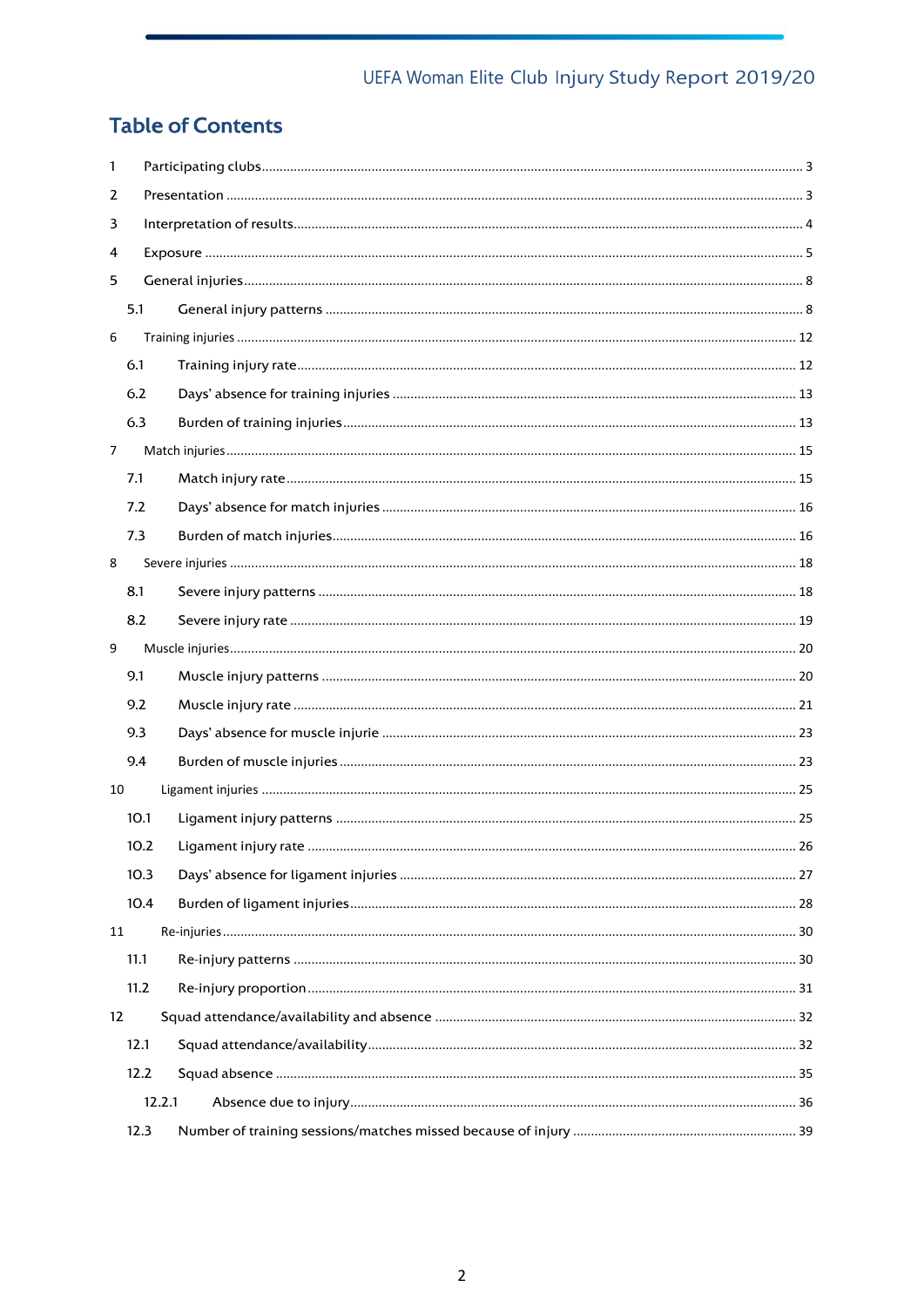# <span id="page-3-0"></span>1 Participating clubs

As a consequence of the unscheduled break in European football due to COVID-19, this season report contains results from July to March of the 2019/20 season for 12 teams that all participated in the UEFA Woman Elite Club Injury Study. The following teams have been included: AC Milan, AFC Ajax, Chelsea FC, Club Atlético de Madrid, FC Barcelona, FC Bayern München, FC Rosengård, Juventus, Linköping FC, Manchester City FC, Olympique Lyonnais, Sporting Clube de Portugal.

# <span id="page-3-1"></span>2 Presentation

The report is divided into nine sections, with data on exposure, general injuries, training injuries, match injuries, severe injuries, muscle injuries, ligament injuries, re-injuries, and squad attendance/availability and absence. These sections contain data of the 2019/20 season from your club in comparison with other participating clubs described as means of the whole study period as well as specifically for each month (July-March). The injury sections are generally split into four sub-sections:

- **Injury patterns:** the relative distribution of injuries of this kind, looking at injury location, type, overuse/trauma, contact/non-contact, severity and re-injury rate.
- **Injury rate:** the number of injuries of this kind relative to exposure time, allowing the individual injury rate to be evaluated. Injury rate is expressed as the number of injuries/1,000 hours of exposure.
- **Days' absence:** the mean number of days lost because of injuries of this kind.
- **Injury burden:** a combined measure of the frequency (injury rate) and severity (days' absence) of injuries of this kind giving the burden of injury for the player and the consequences for the team. Injury burden is expressed as the number of days of absence/1,000 hours of exposure. Example: Team A with 10 injuries in 5,000 hours, each resulting in an absence of 10 days on average, has an injury burden of 20 days/1,000 hours. Team B with 20 injuries in 5,000 hours, each resulting in an absence of 5 days on average, also has an injury burden of 20 days/1,000 hours.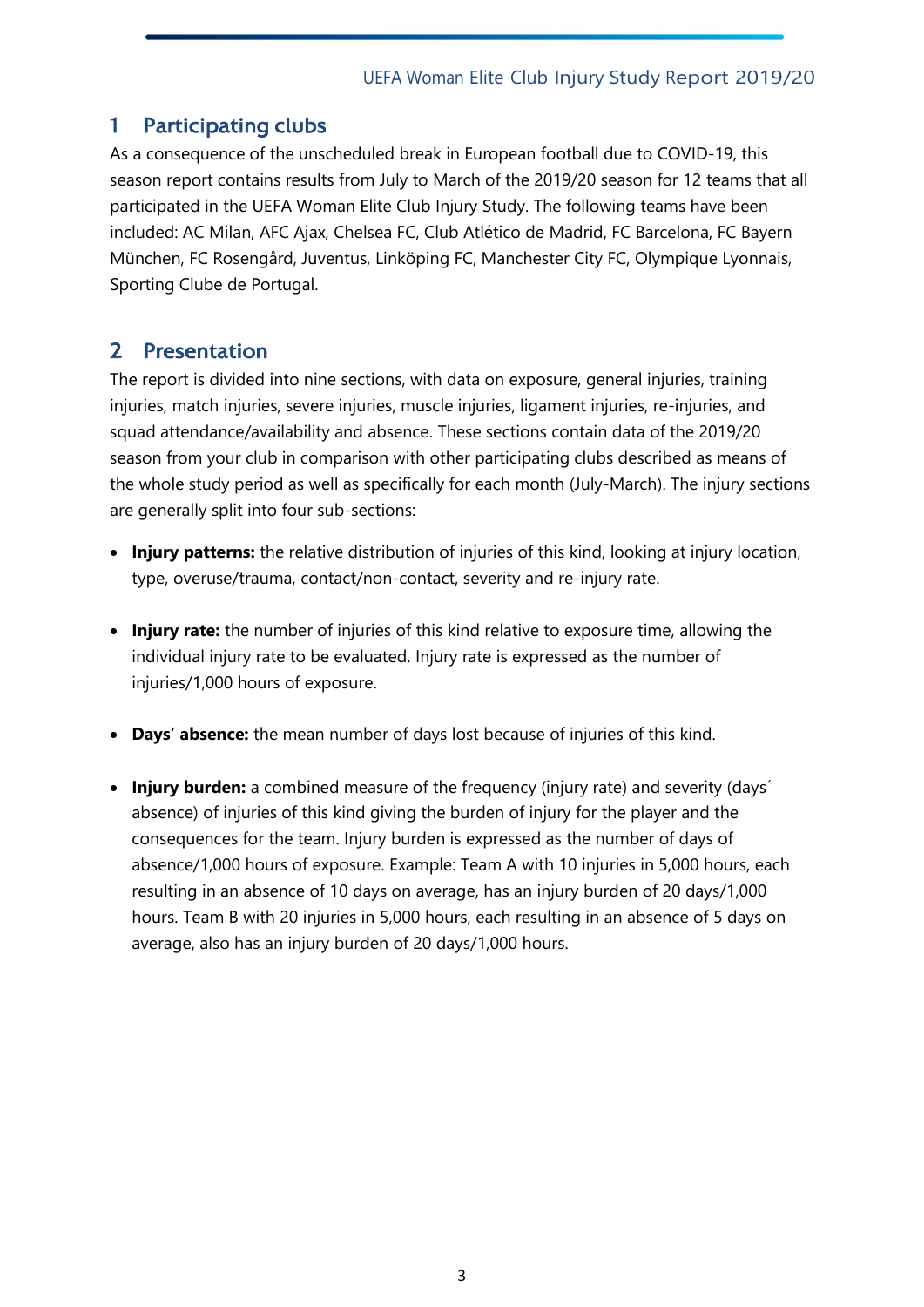# <span id="page-4-0"></span>3 Interpretation of results

When comparing your club's results with those of other participating clubs, please bear the following in mind:

- Because of the limited amounts of data collected over the study period, the injury rates presented are sometimes based on just a few actual injuries. This means that some results should be interpreted with caution.
- The overall number of injuries varies between clubs, mainly because of the number of minor injuries. It is therefore important to look not only at the overall injury rate, but also at the data on severe injuries and squad availability, as these variables may have a greater impact on the club.
- In the case of players who were still injured at the end of the season, we have used either the club's estimated return date or an approximation of severity based on the mean absence for this particular injury. Some data on the number of days' absence and injury risk presented in the report could therefore be based on approximate values/estimates.

We hope that you will find this report useful in your daily work treating and preventing injuries at your club. Please do not hesitate to contact FRG if you have any questions about how to interpret the results.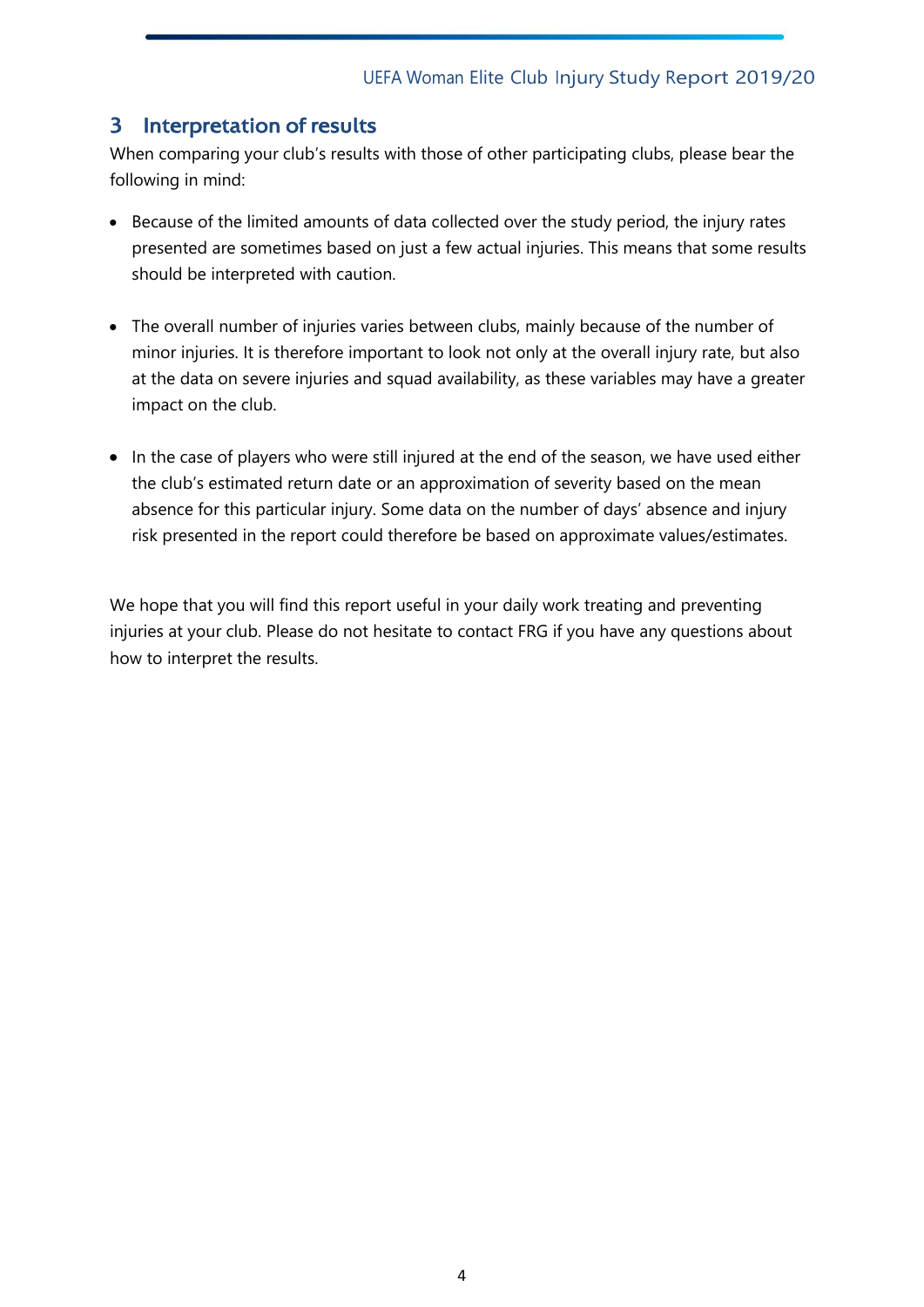# <span id="page-5-0"></span>4 Exposure

In total, 49 500 hours of exposure were recorded during the study period 2019-20, with approximately 43 000 training hours (87%) and 6 500 match hours (13%). Team X reported xx hours of total exposure, with xx training hours (xx%) and xx match hours (xx%).

On average, teams reported 143 training sessions and 29 matches over the review period. Since the reporting period differed between teams, we have also calculated a monthly training and match load. On average, teams had 16 training sessions and 3.3 matches each month, giving an average training-to-match exposure ratio of 6.6 hours of training for each hour of match play.



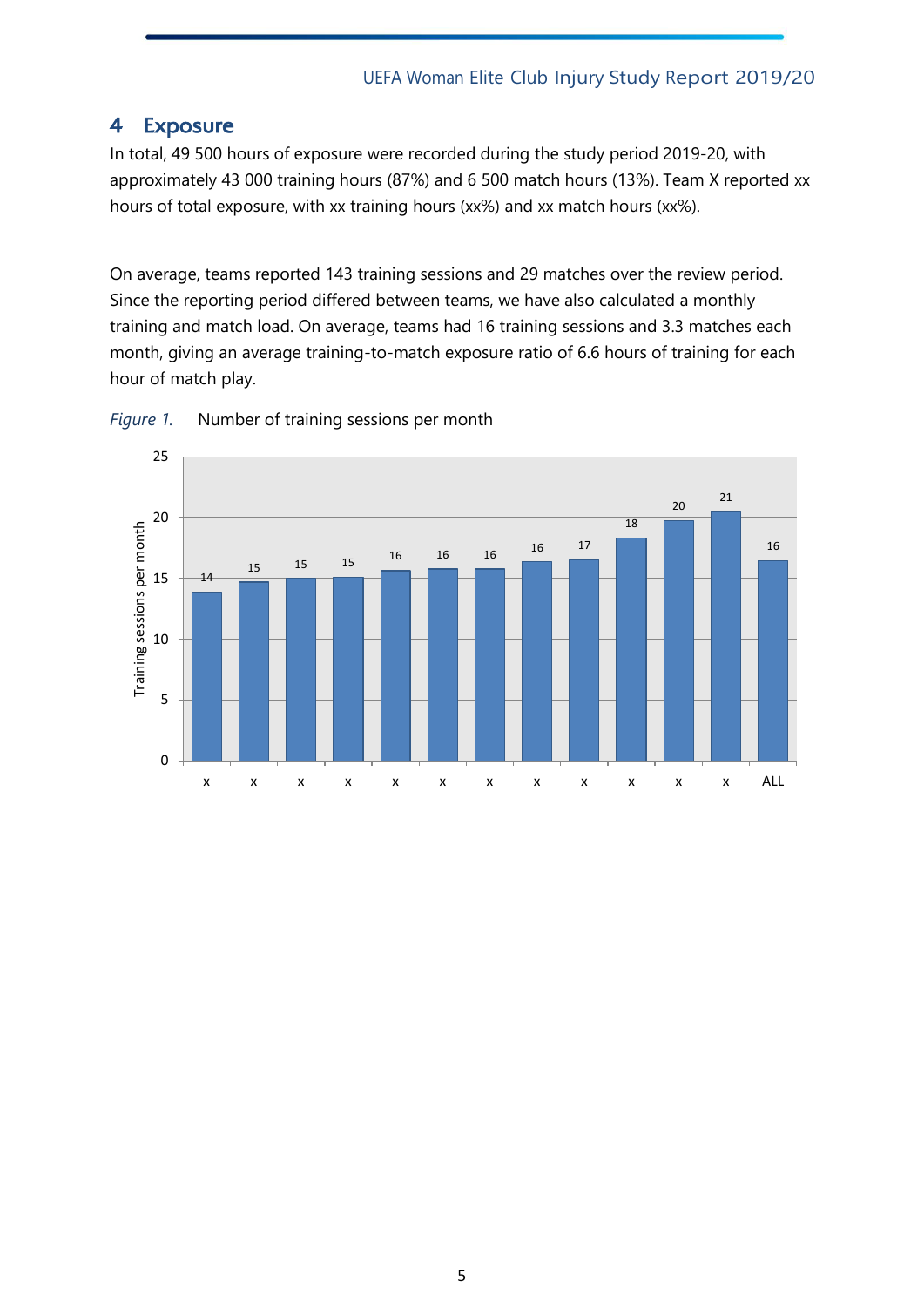

*Figure 2.* Number of matches per month





**Training sessions Matches**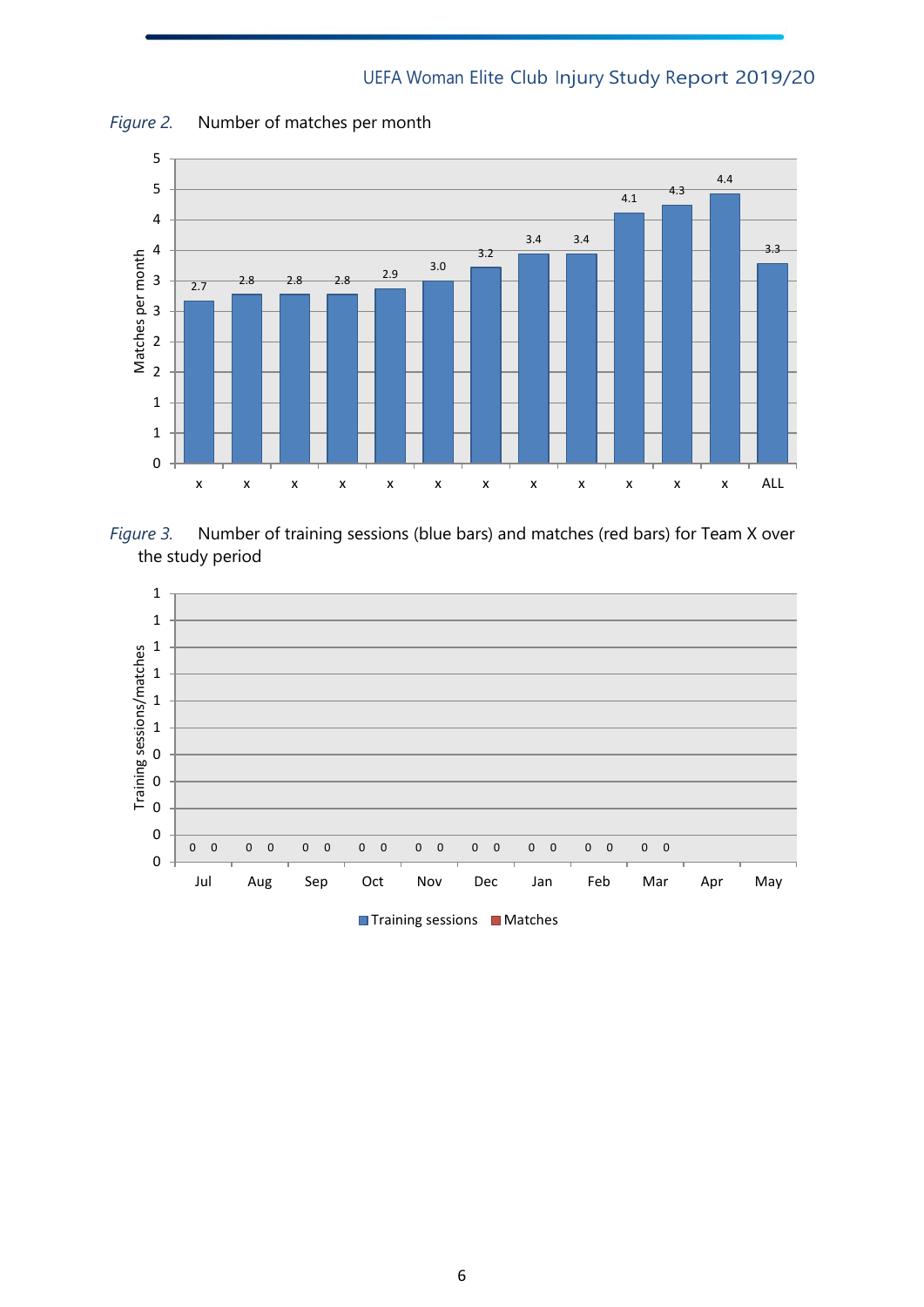

*Figure 4.* Ratio of training hours to match hours



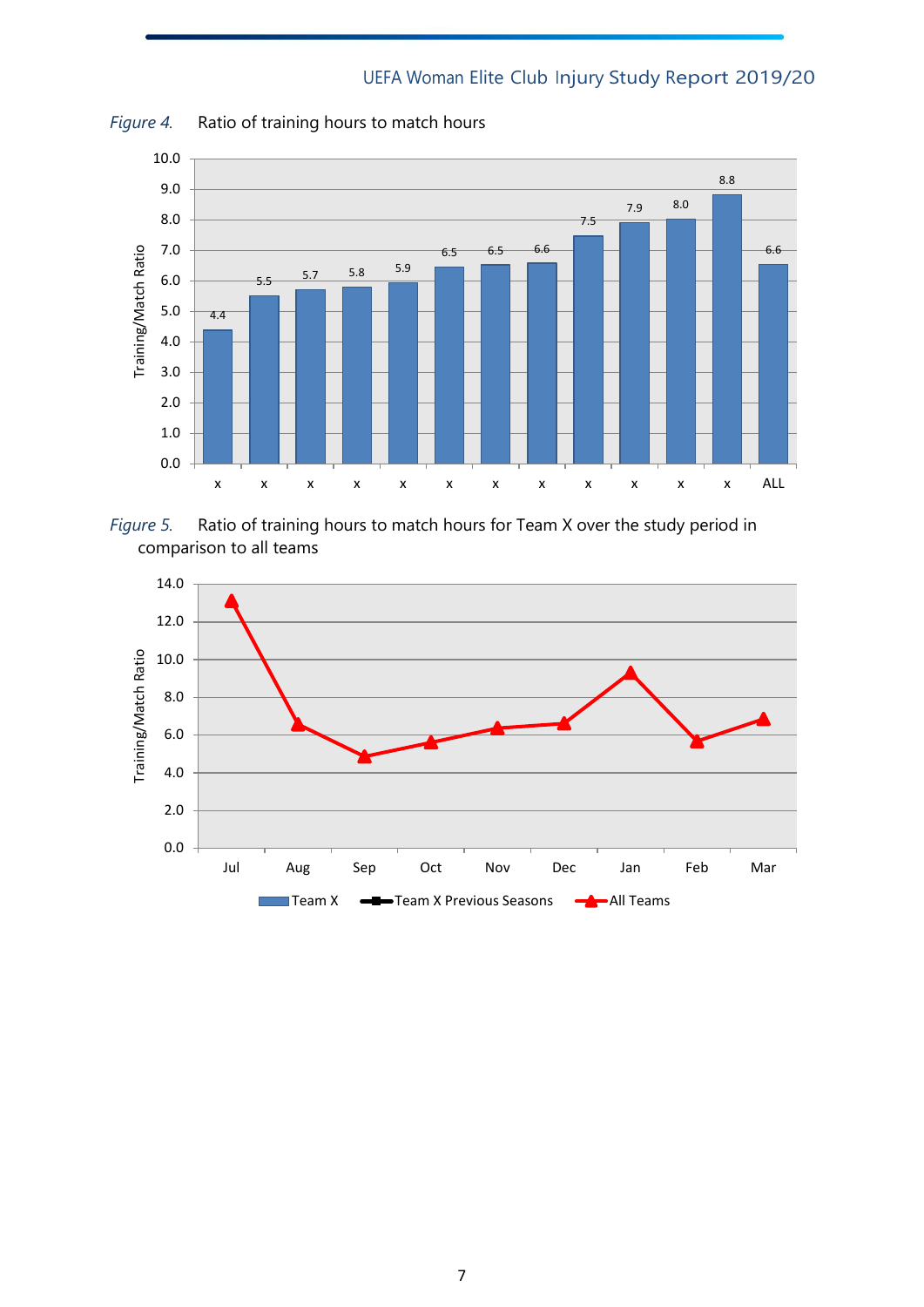# <span id="page-8-0"></span>5 General injuries

# <span id="page-8-1"></span>5.1 General injury patterns

The figures below show the relative distribution (%) of different injuries. In total the 12 Woman Elite Club teams reported 275 injuries, with 183 training injuries (67%) and 92 match injuries (33%). There were 65 severe injuries (24%), 110 muscle injuries (40%) and 48 ligament injuries (17%).

Team X reported xx injuries (xx training injuries; xx match injuries) during the study period, including xx severe injuries, xx muscle injuries and xx ligament injuries.



*Figure 6.* Distribution of injury locations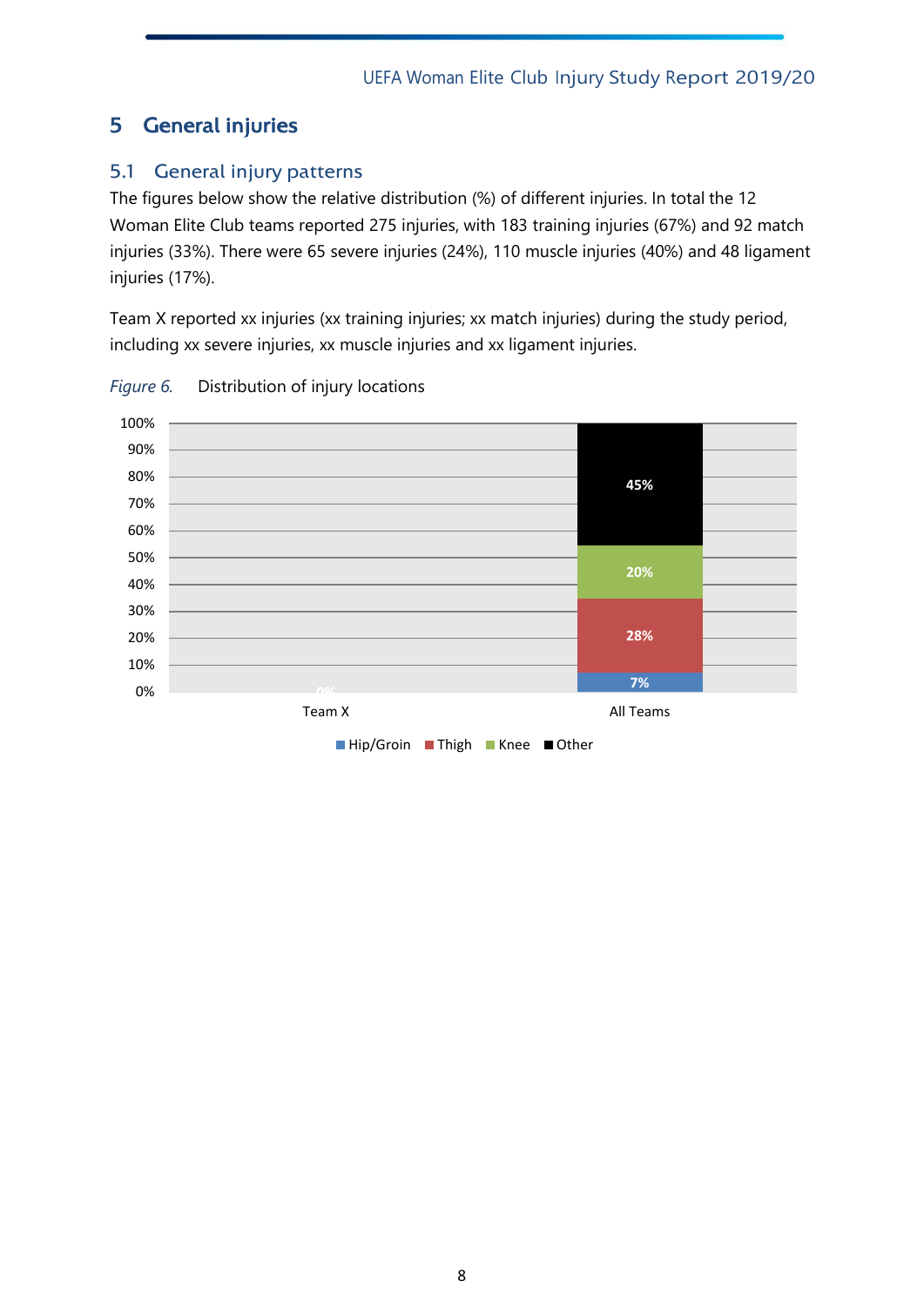

#### *Figure 7.* Distribution of injury types

# *Figure 8.* Distribution of overuse/traumatic injuries

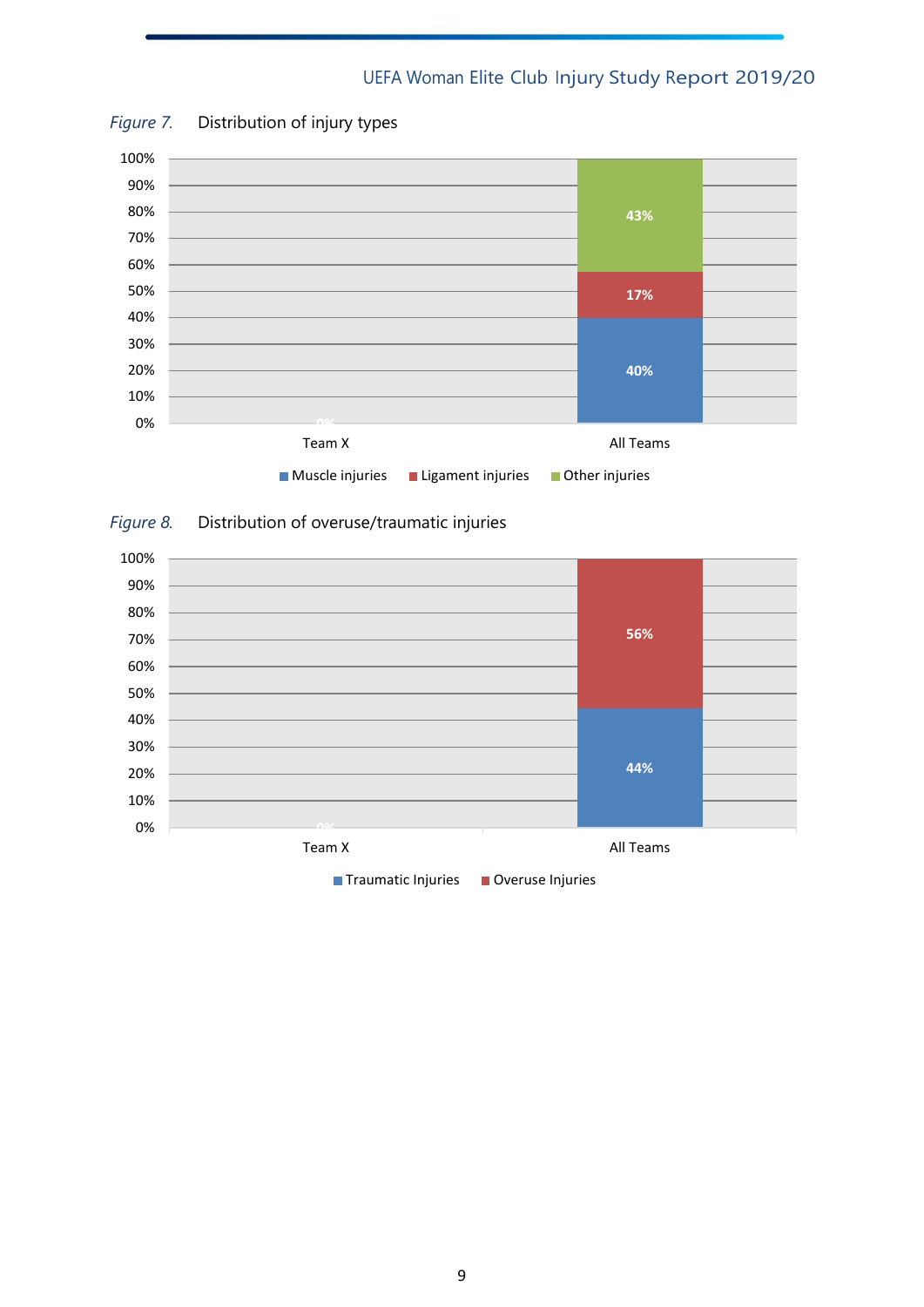

*Figure 9.* Distribution of contact/non-contact injuries



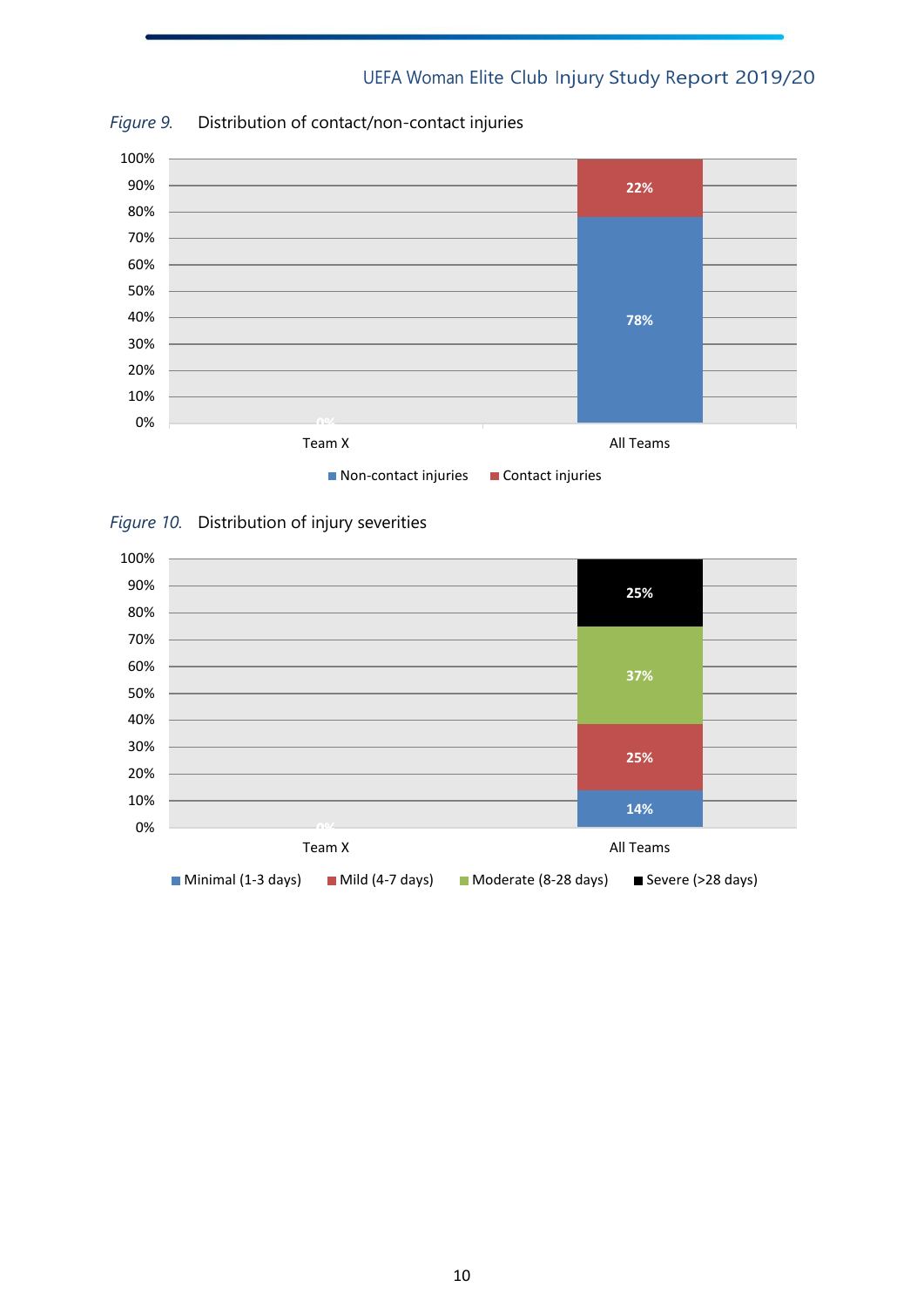

*Figure 11.* Distribution of re-injuries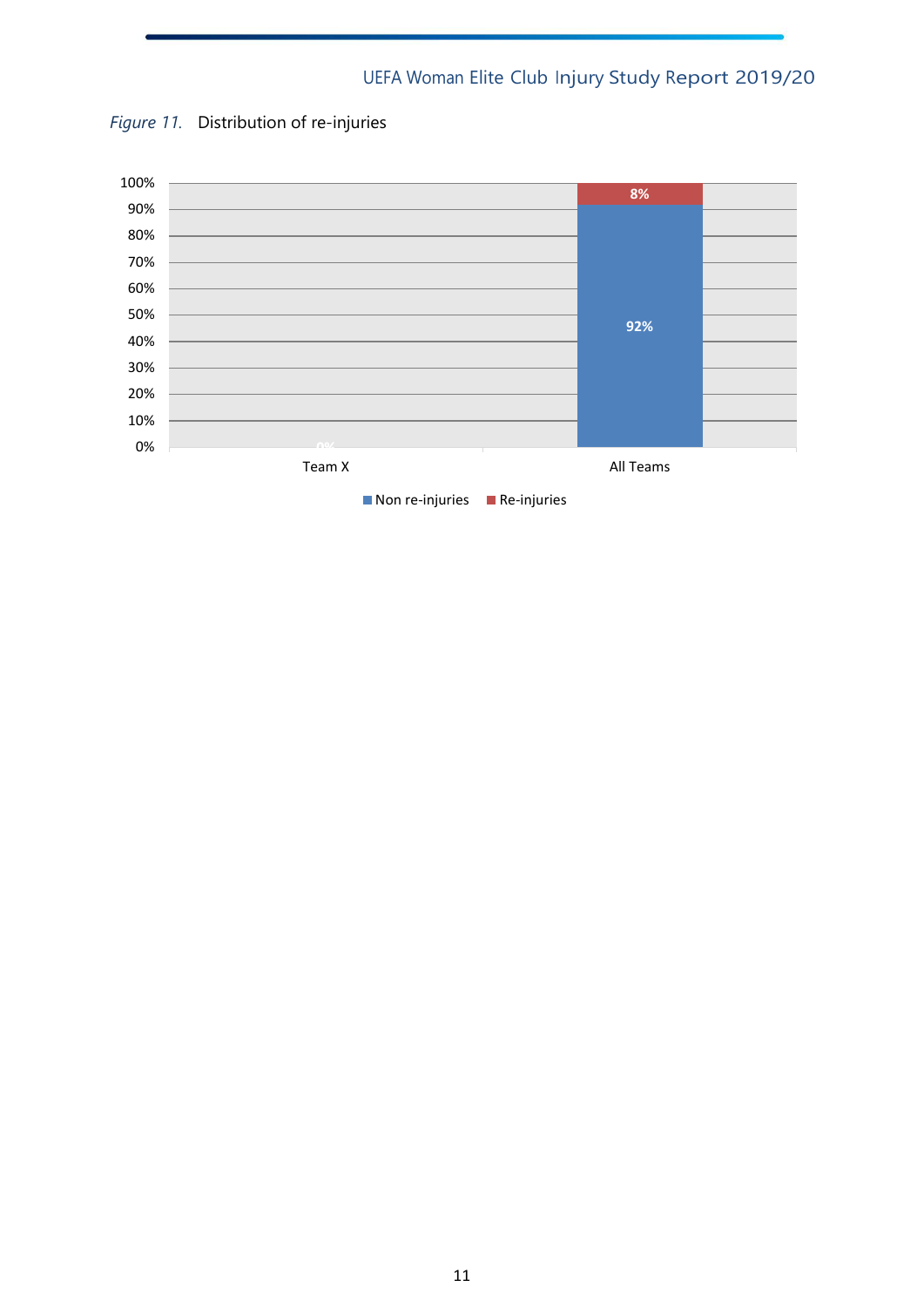# <span id="page-12-0"></span>**6 Training injuries**

# <span id="page-12-1"></span>6.1 Training injury rate

The mean training injury rate for all teams was 4.2 injuries for every 1 000 training hours, with individual rates ranging from 1.0 to 8.6 at the various clubs.







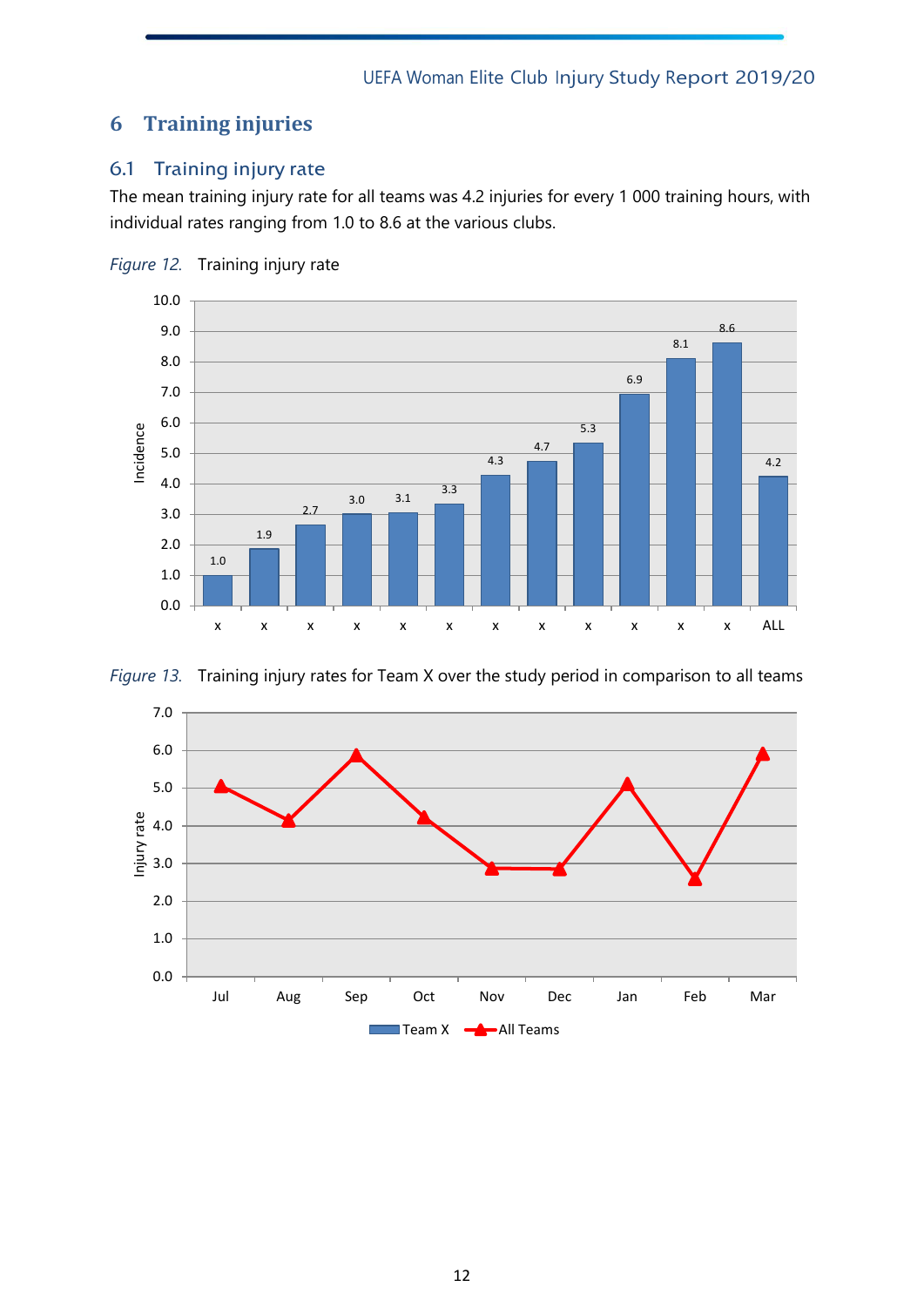## <span id="page-13-0"></span>6.2 Days' absence for training injuries

The average absence for training injuries among the teams was 23 days, ranging from 10 to days at the various clubs.



*Figure 14.* Days' absence for training injuries

#### <span id="page-13-1"></span>6.3 Burden of training injuries

The mean injury burden in training was 96 days' absence/1 000 hours, ranging from 27 to at the various clubs.



*Figure 15.* Training injury burden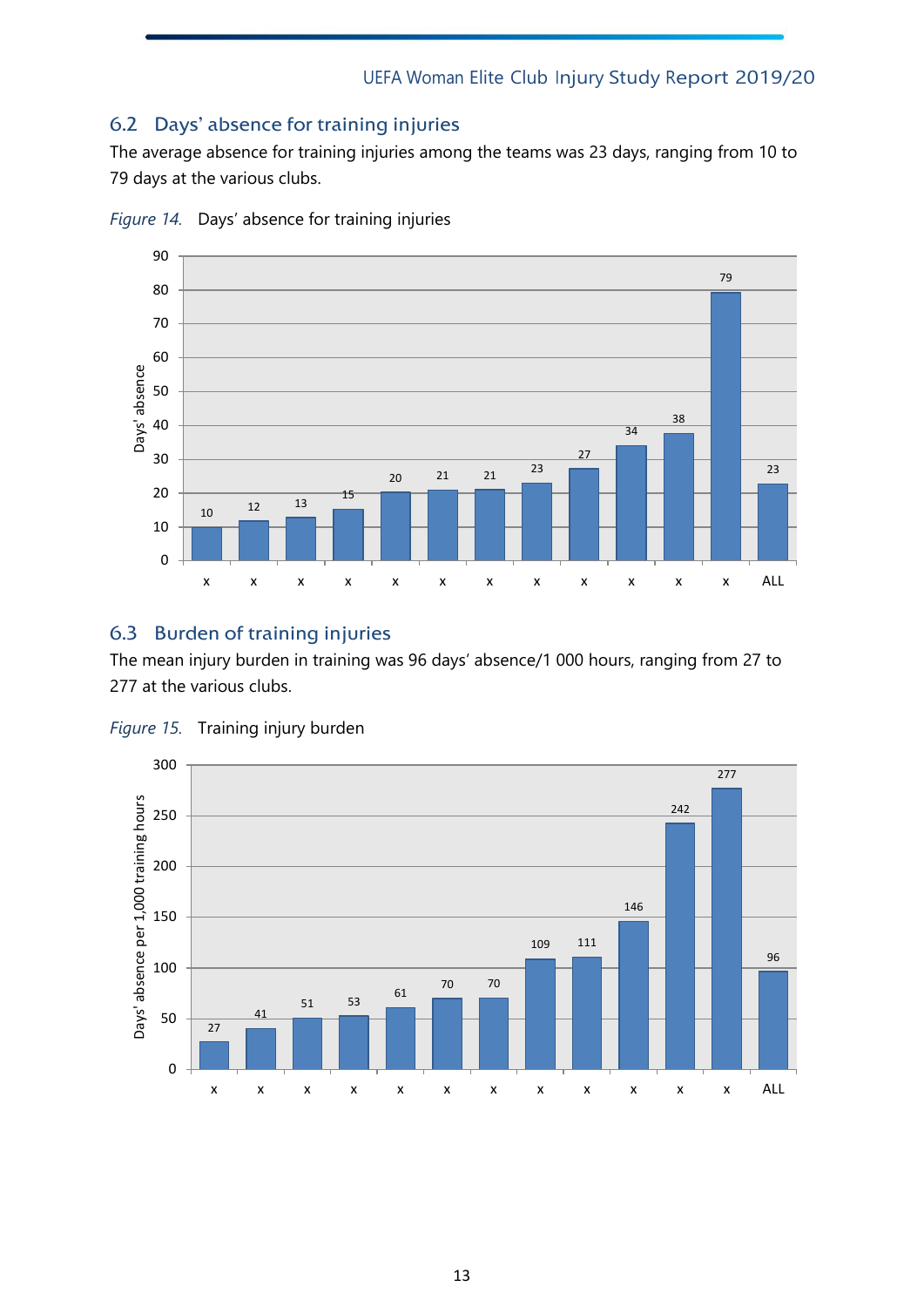

*Figure 16.* Training injury burden for Team X over the study period in comparison to all teams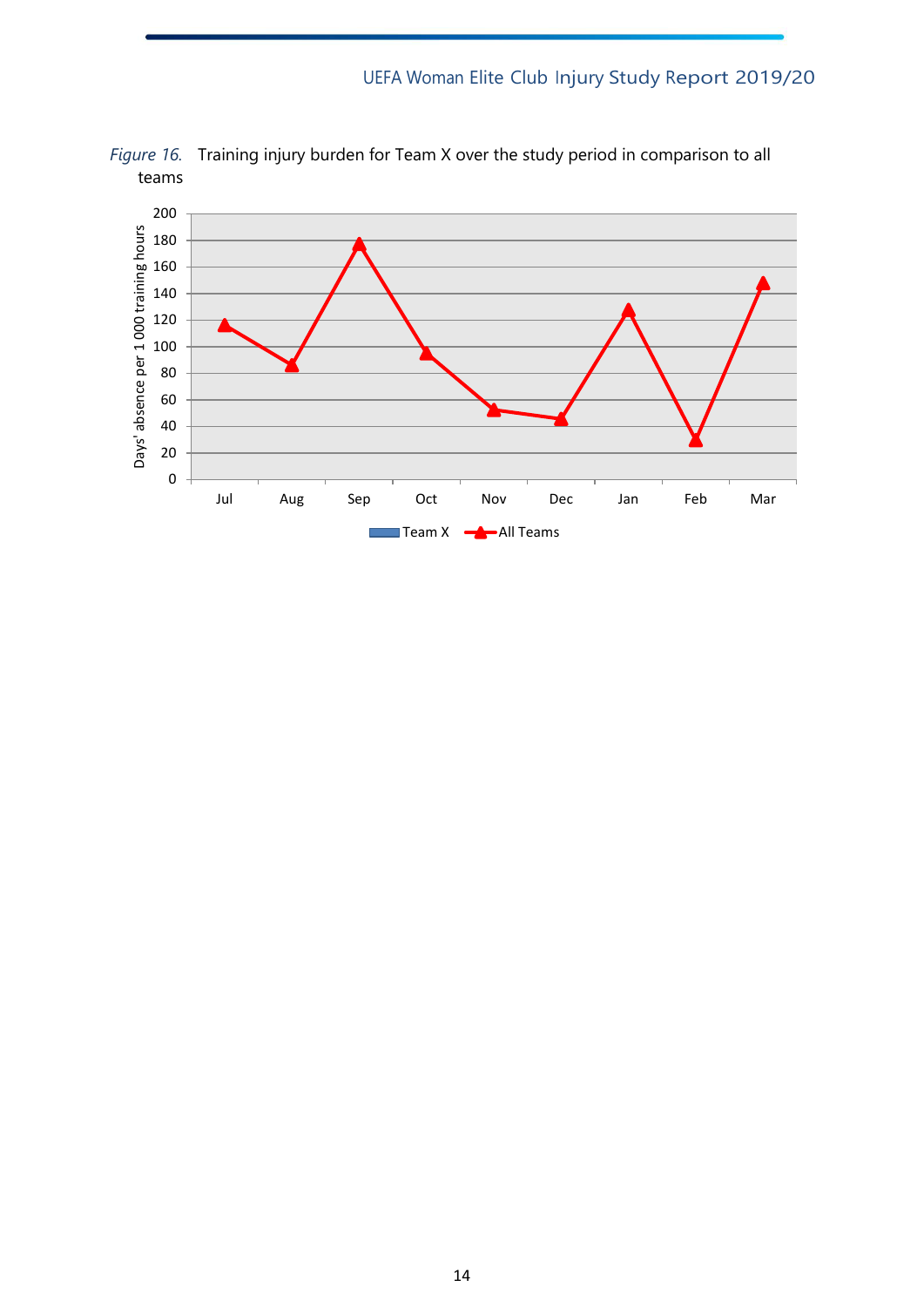# <span id="page-15-0"></span>**Match injuries**

# <span id="page-15-1"></span>7.1 Match injury rate

The mean match injury rate for all teams was 14 injuries for every 1 000 match hours, with individual rates ranging from 5 to 29.







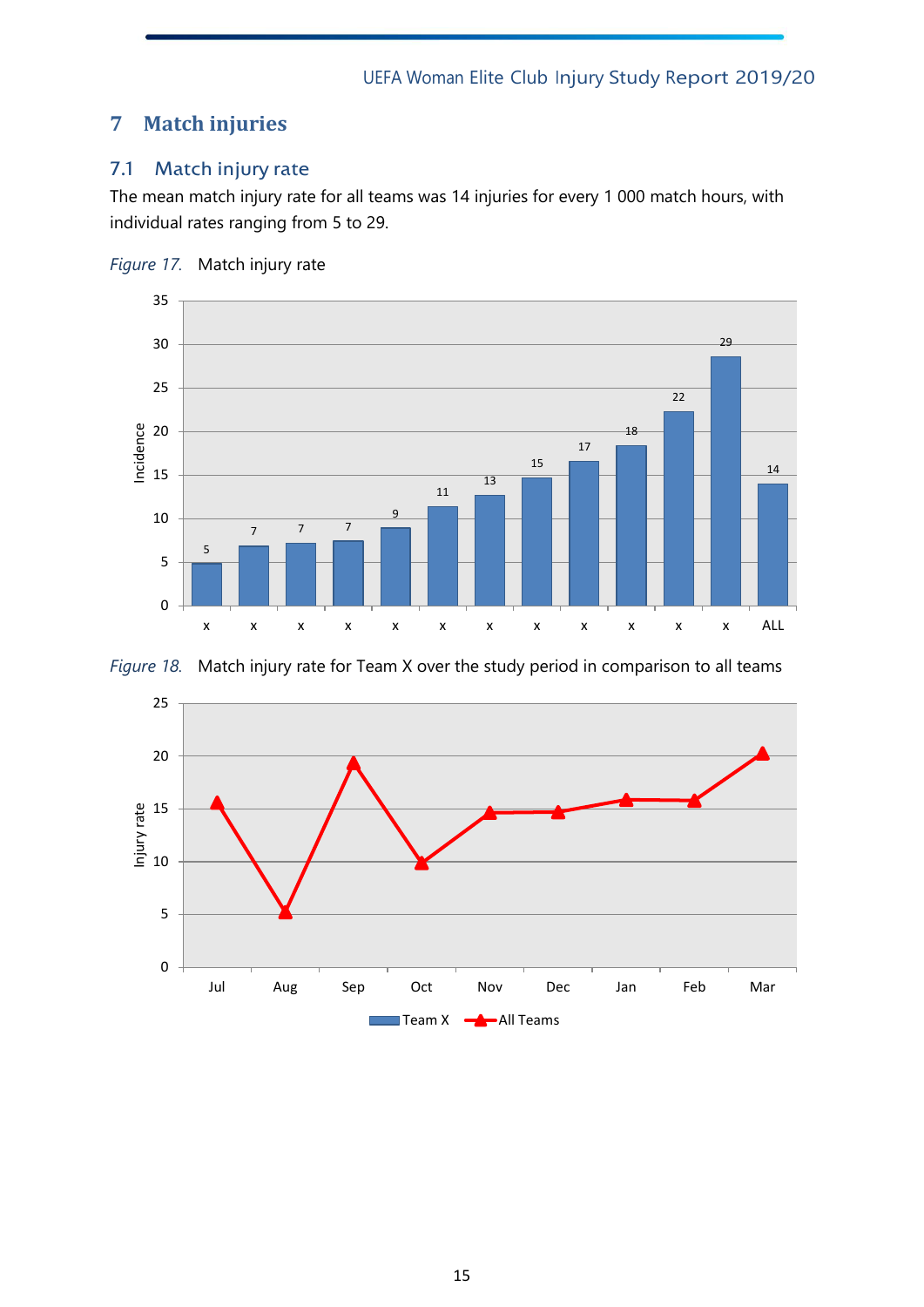## <span id="page-16-0"></span>7.2 Days' absence for match injuries

The average absence for match injuries among the teams was 34 days, ranging from 9 to 80 days at the various clubs.



*Figure 19.* Days' absence for match injuries

## <span id="page-16-1"></span>7.3 Burden of match injuries

The mean injury burden in match play was 480 days' absence/1 000 hours, ranging from 64 to 834 at the various clubs.



*Figure 20.* Match injury burden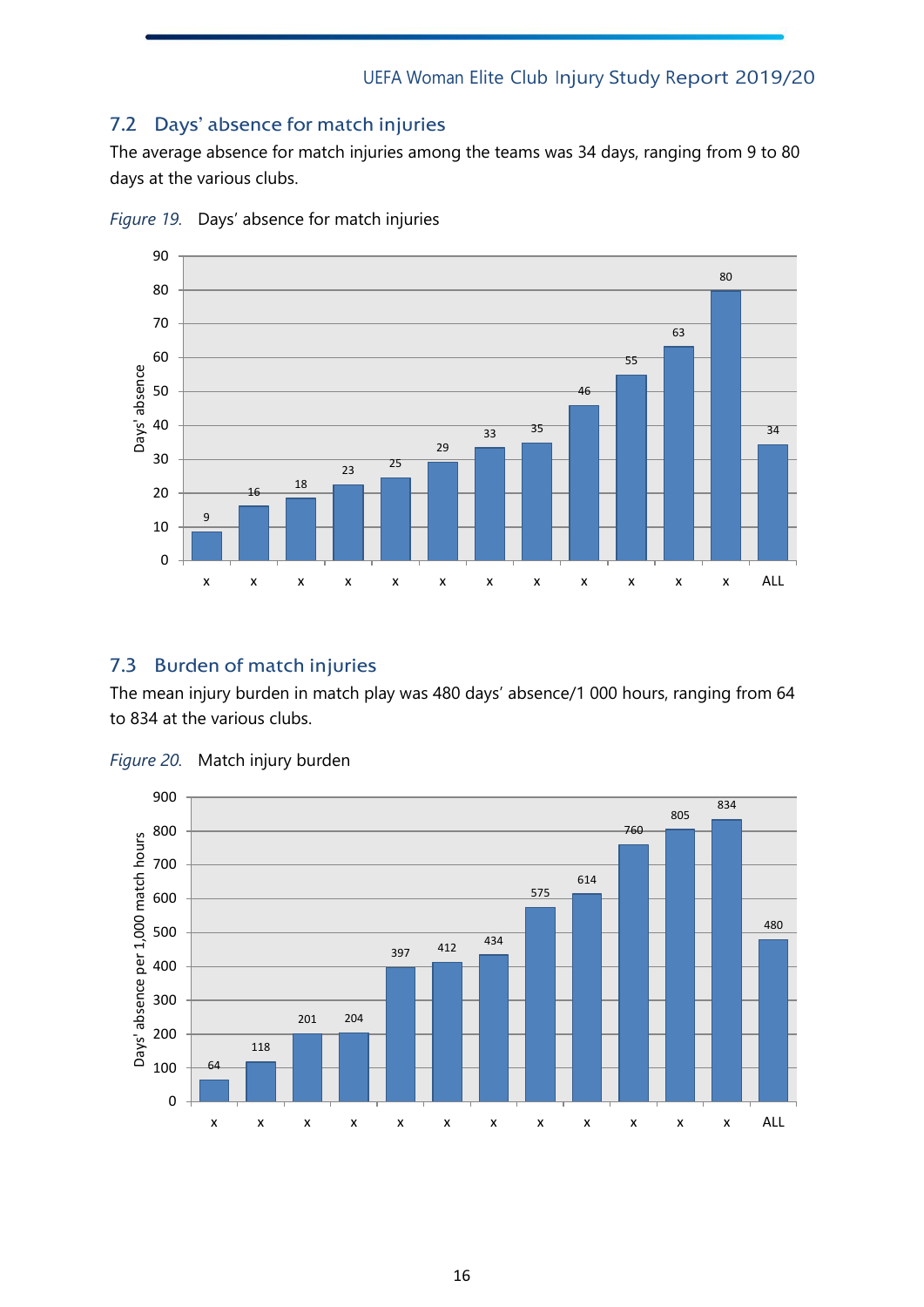

*Figure 21.* Match injury burden for Team X over the study period in comparison to all teams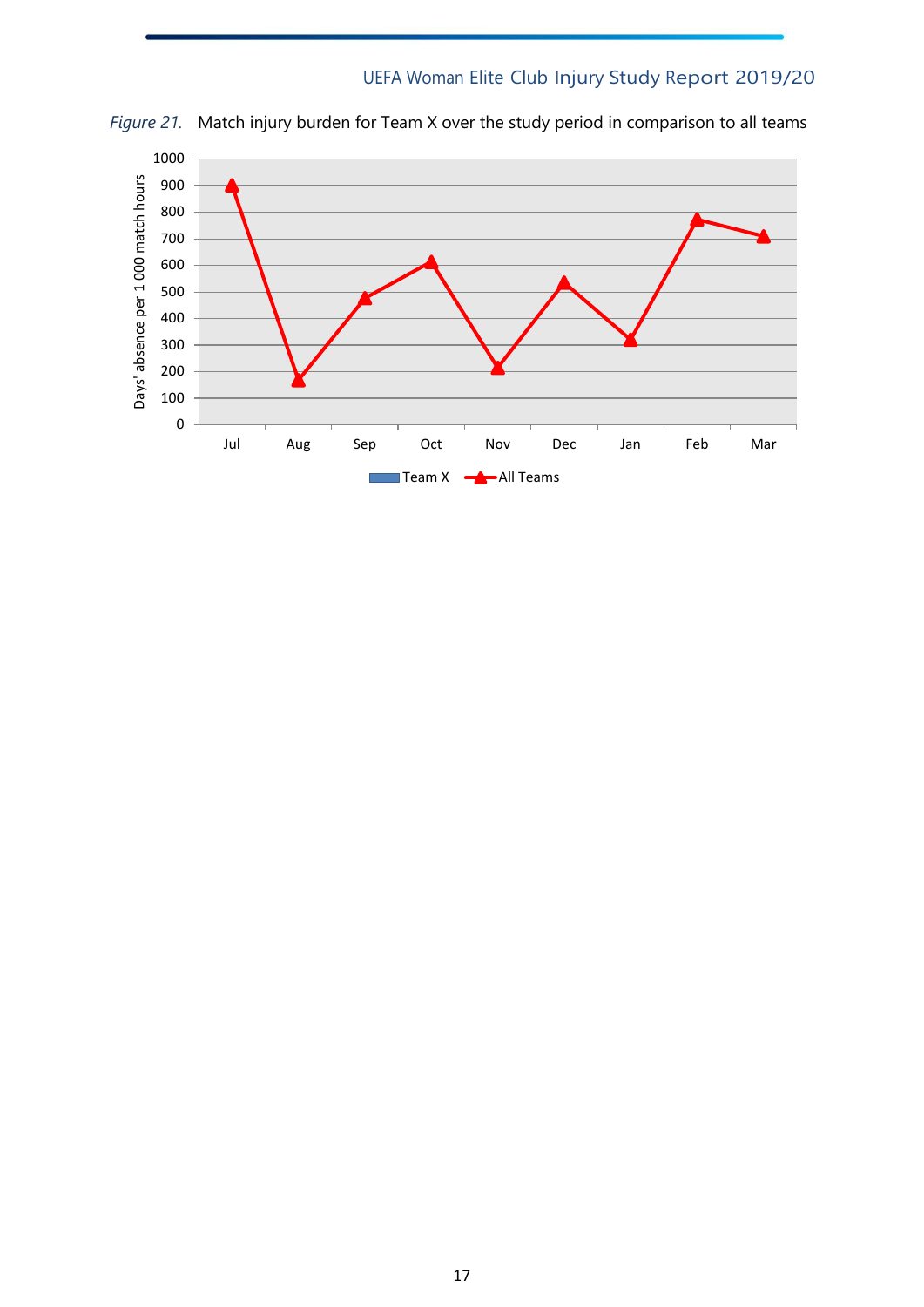# <span id="page-18-0"></span>**8 Severe injuries**

#### <span id="page-18-1"></span>8.1 Severe injury patterns

Injuries resulting in more than four weeks´ absence are classified as severe injuries.



*Figure 22.* Distribution of severe injury locations



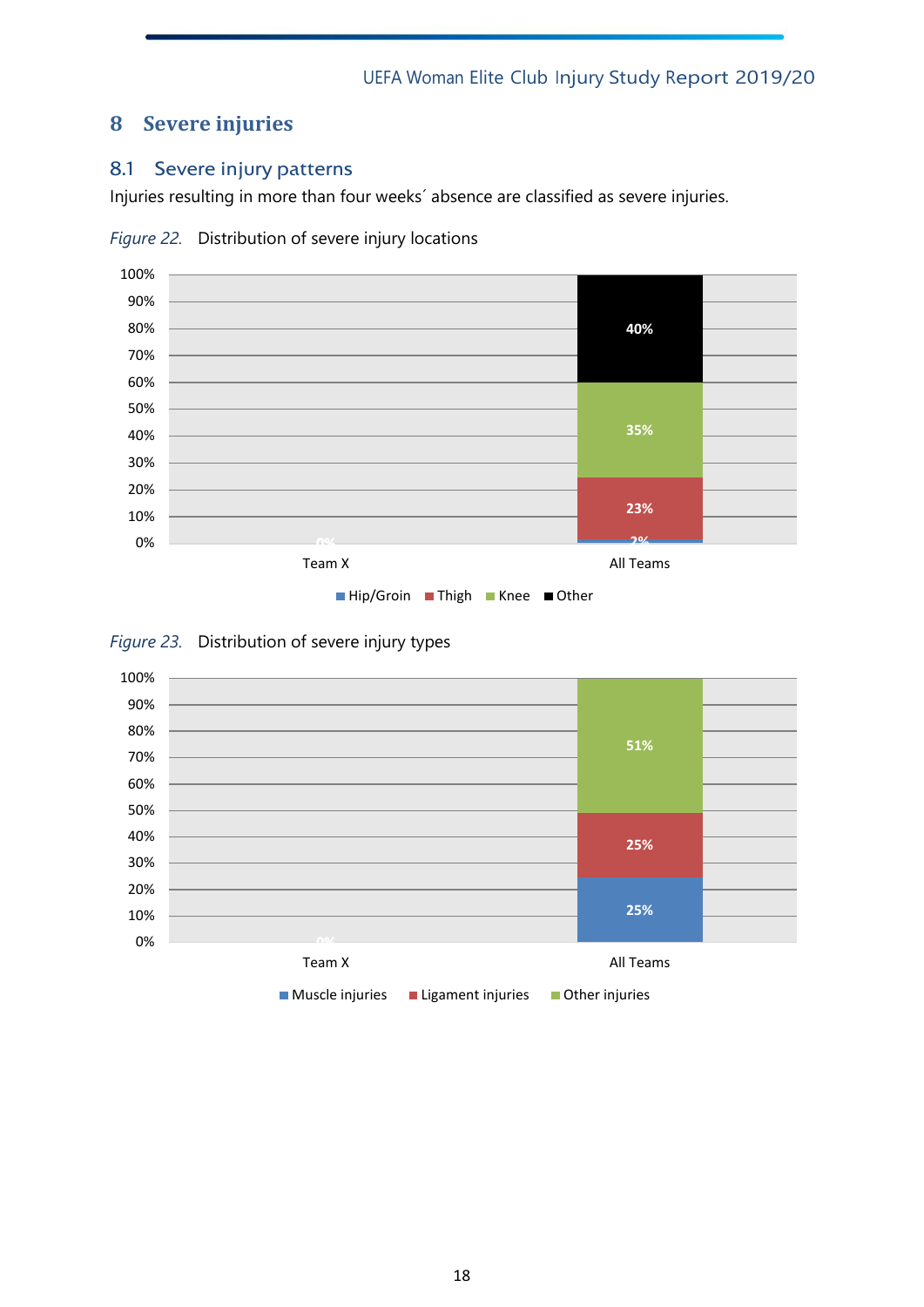#### <span id="page-19-0"></span>8.2 Severe injury rate

The mean severe injury rate for all teams was 1.3 severe injuries for every 1 000 hours, with individual rates ranging from 0.2 to 2.4. Please note that since total absences are unknown where players were still injured at the time of writing, the true figures may differ slightly from those presented here.







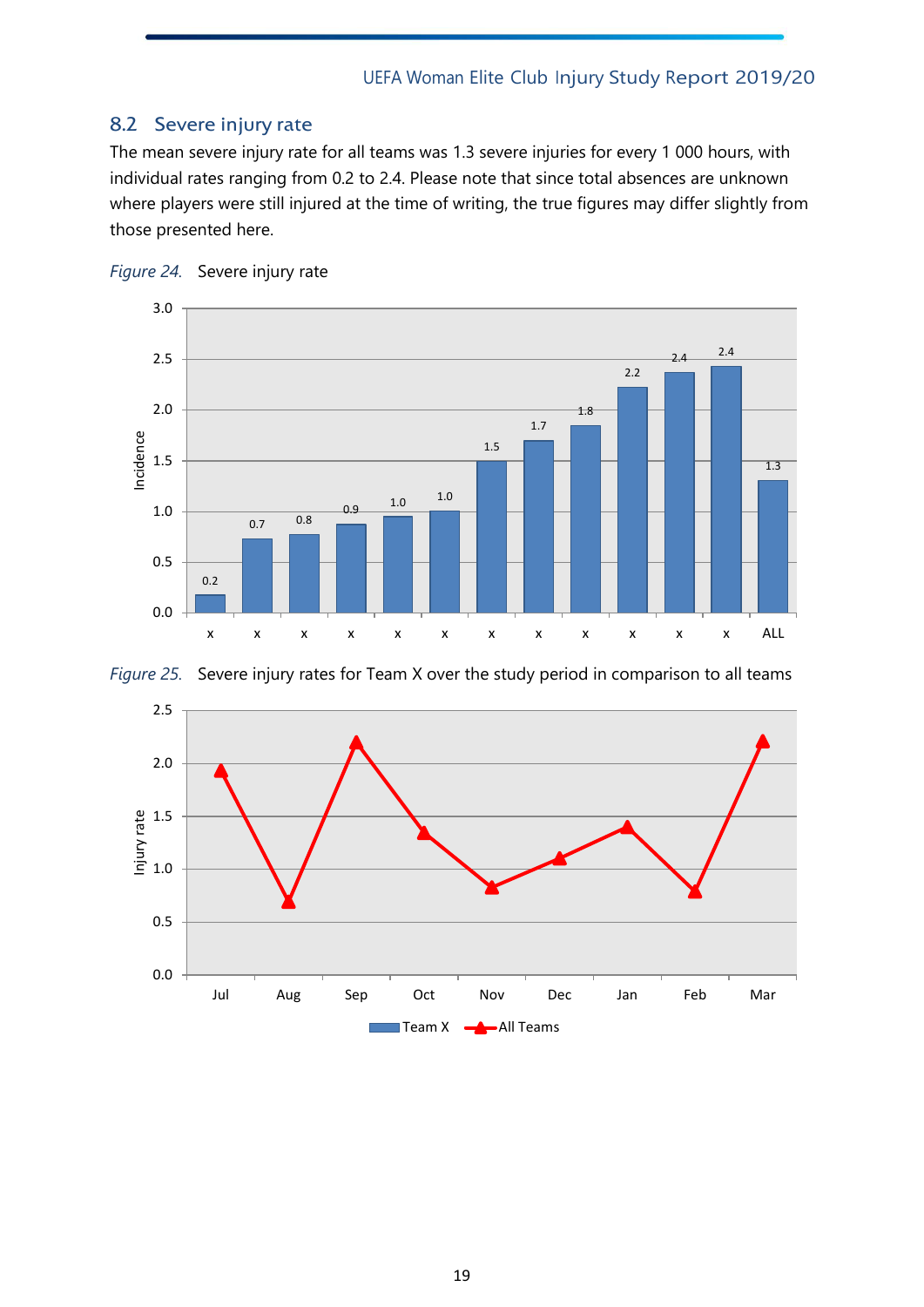# <span id="page-20-0"></span>**9 Muscle injuries**

## <span id="page-20-1"></span>9.1 Muscle injury patterns



*Figure 26.* Distribution of muscle injury locations

#### *Figure 27.* Distribution of muscle injury severities

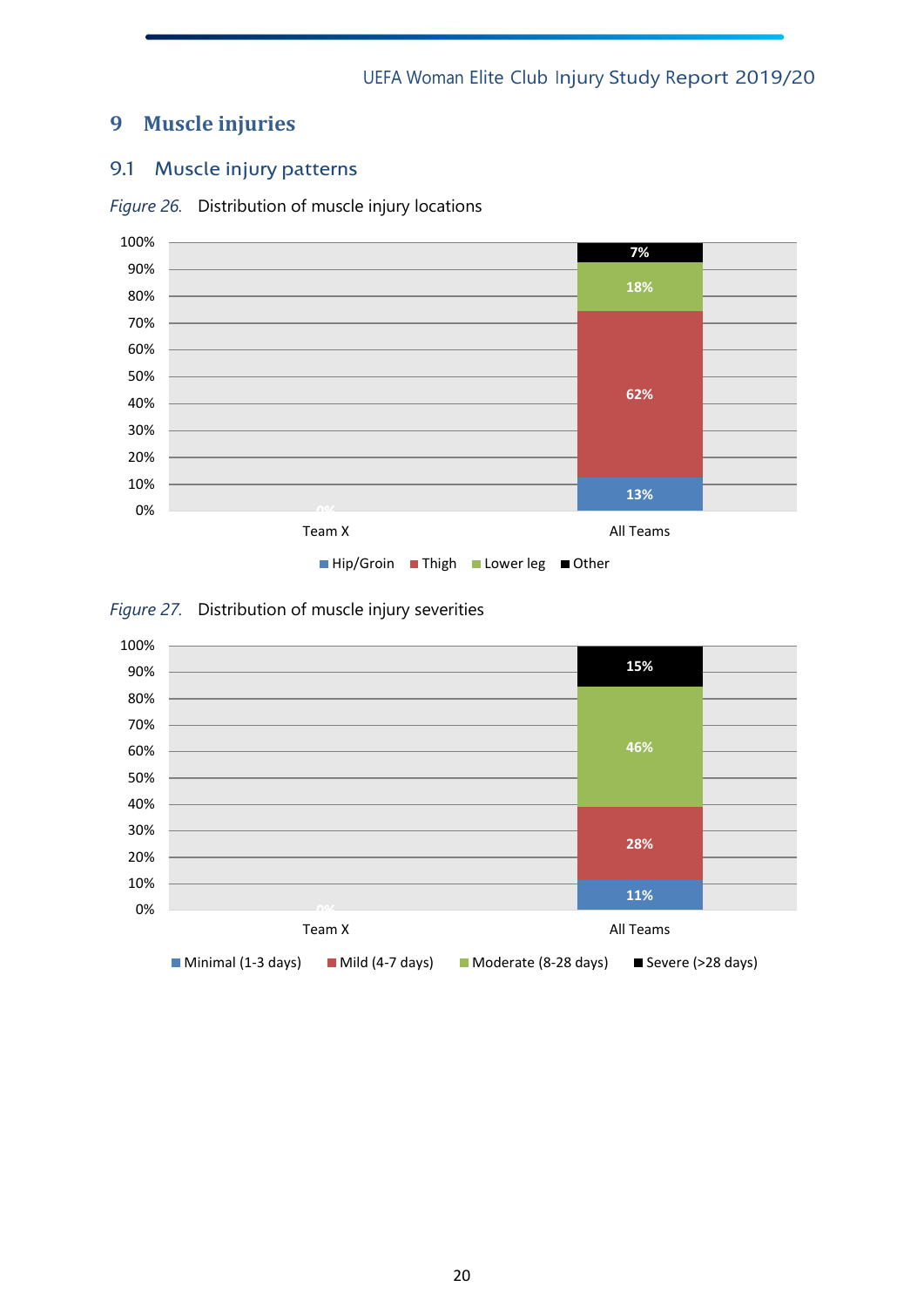

*Figure 28.* Distribution of re-injuries for muscle injuries

#### <span id="page-21-0"></span>9.2 Muscle injury rate

The mean muscle injury rate for all teams was 2.2 injuries for every 1 000 hours, with individual rates ranging from 0.7 to 4.3.



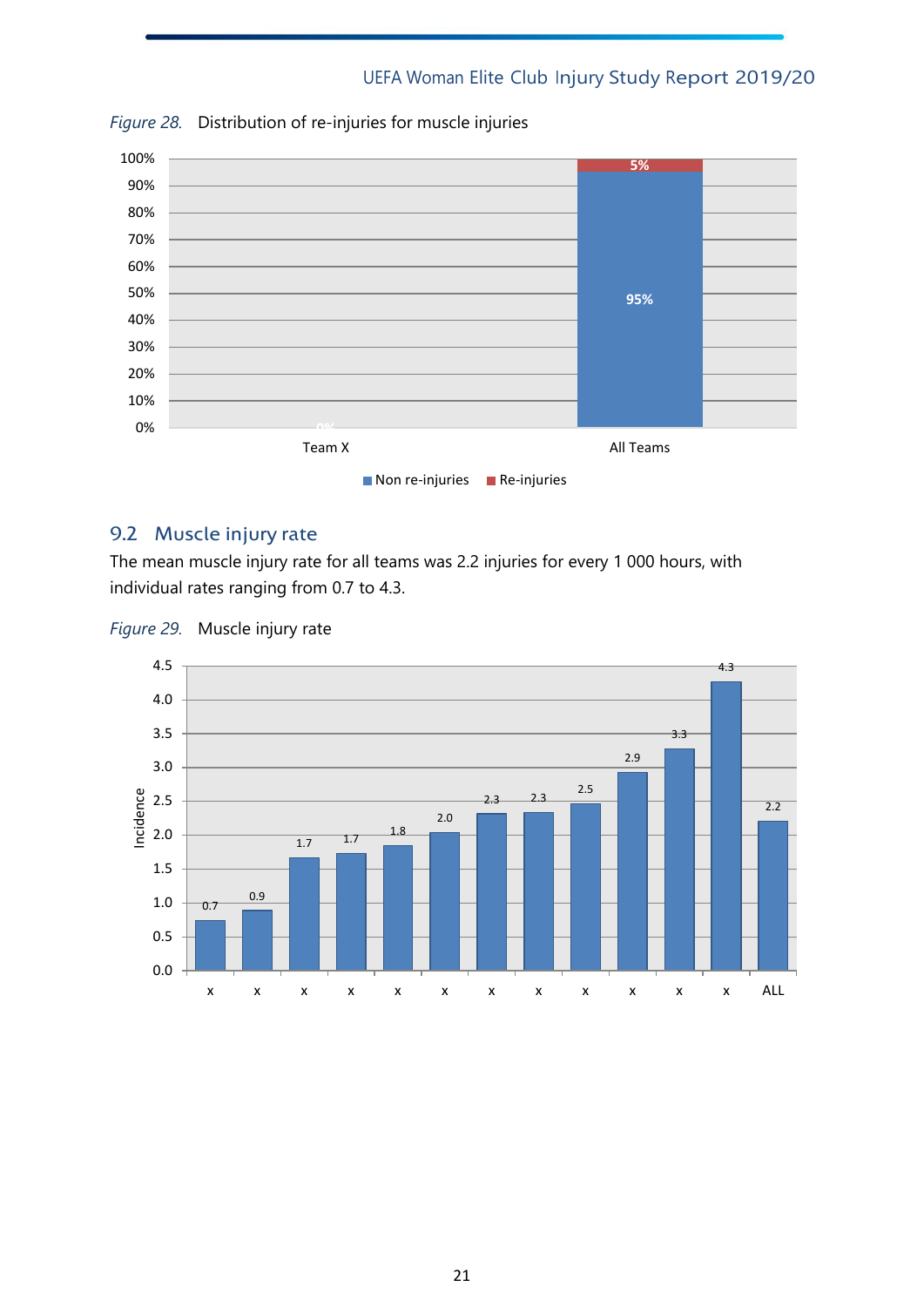

*Figure 30.* Muscle injury rates for Team X over the study period in comparison to all teams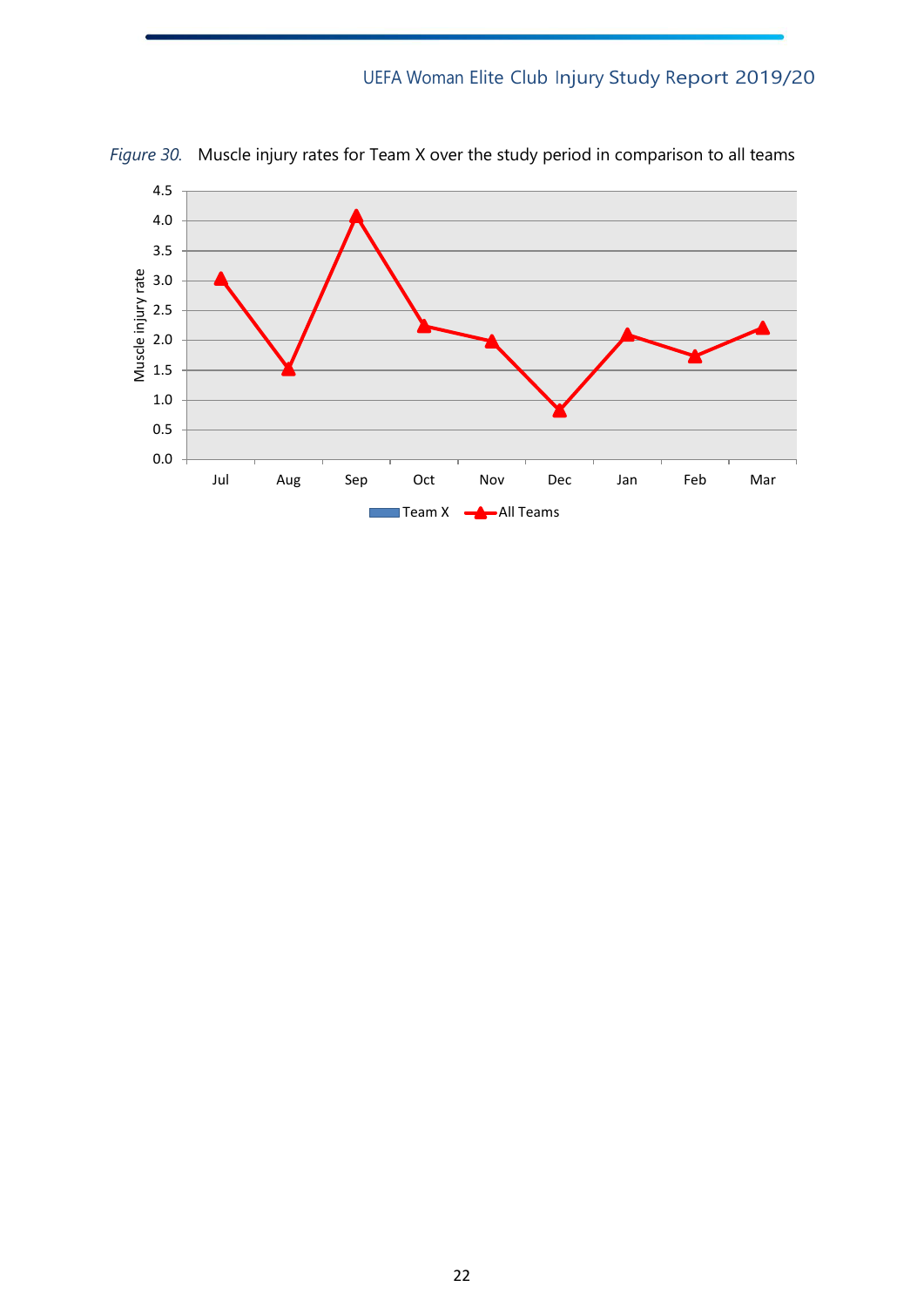### <span id="page-23-0"></span>9.3 Days' absence for muscle injurie

The average absence for muscle injuries among the teams was 30 days, ranging from 3 to 73 days at the various clubs.



*Figure 31.* Days' absence for muscle injuries

# <span id="page-23-1"></span>9.4 Burden of muscle injuries

The mean injury burden for muscle injury was 36 days' absence/1 000 hours, ranging from 15 to 107 at the various clubs.



*Figure 32.* Muscle injury burden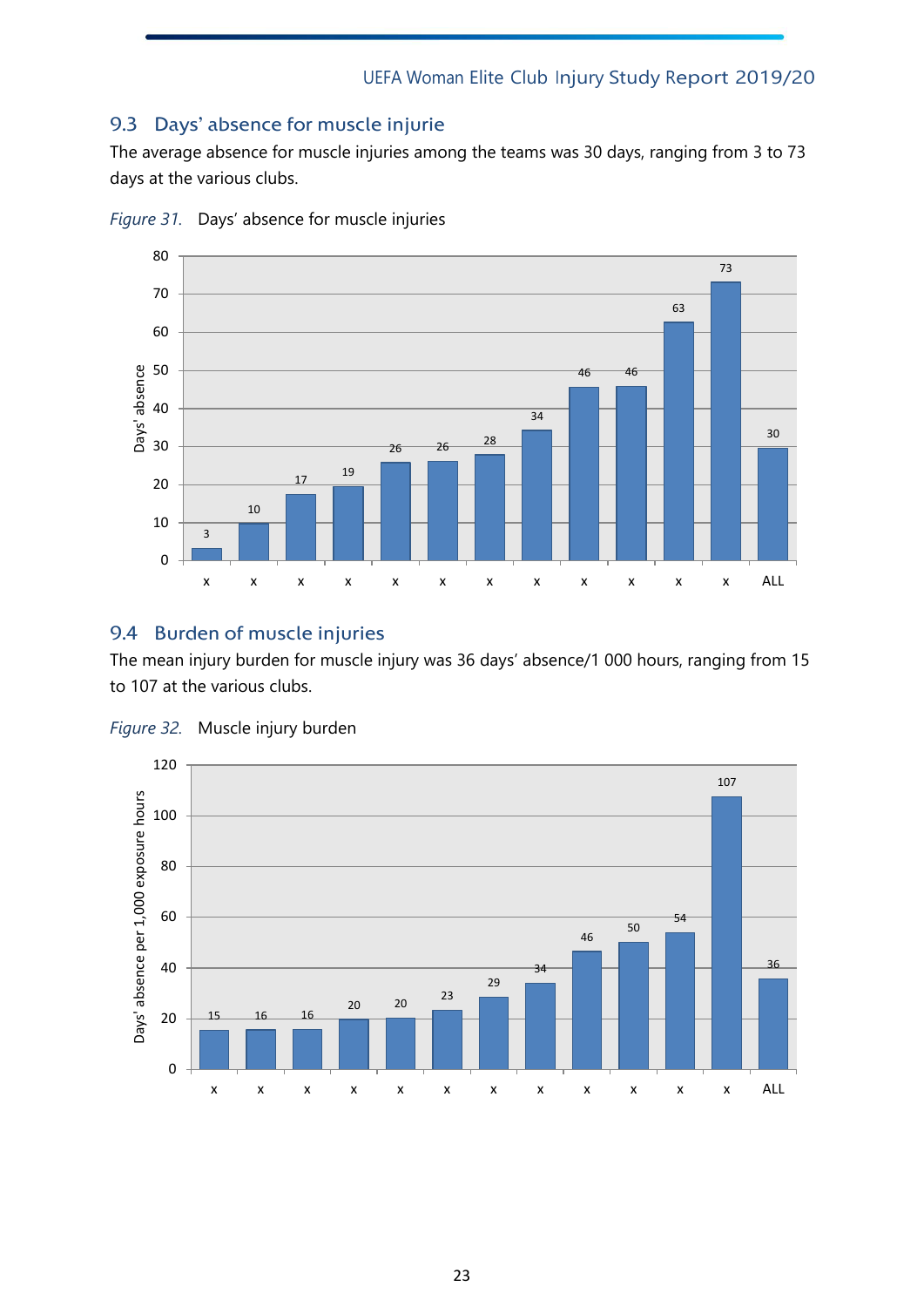

*Figure 33.* Muscle injury burden for Team X over the season in comparison to all teams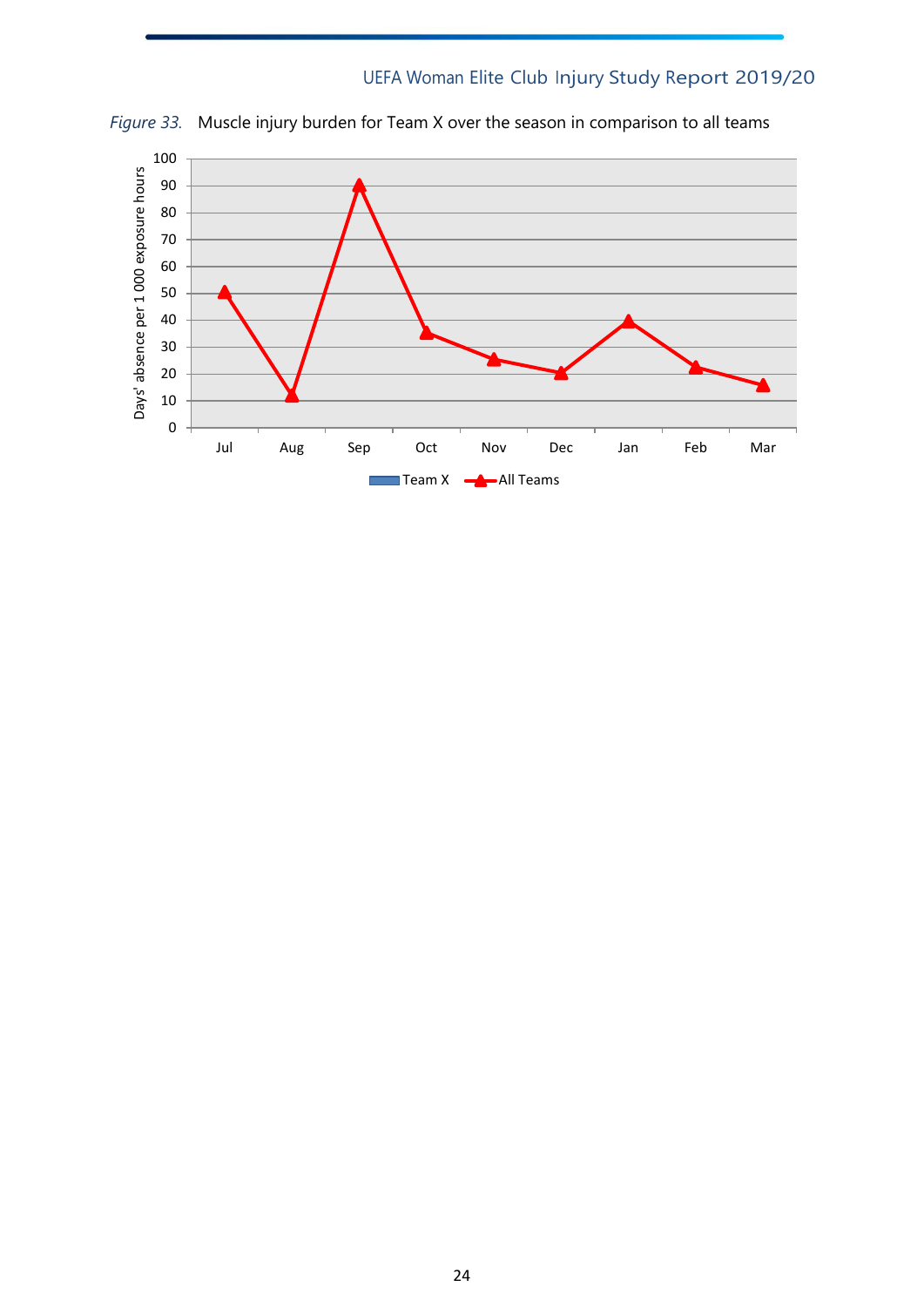# <span id="page-25-0"></span>**10 Ligament injuries**

## <span id="page-25-1"></span>10.1 Ligament injury patterns





#### *Figure 35.* Distribution of ligament injury severities

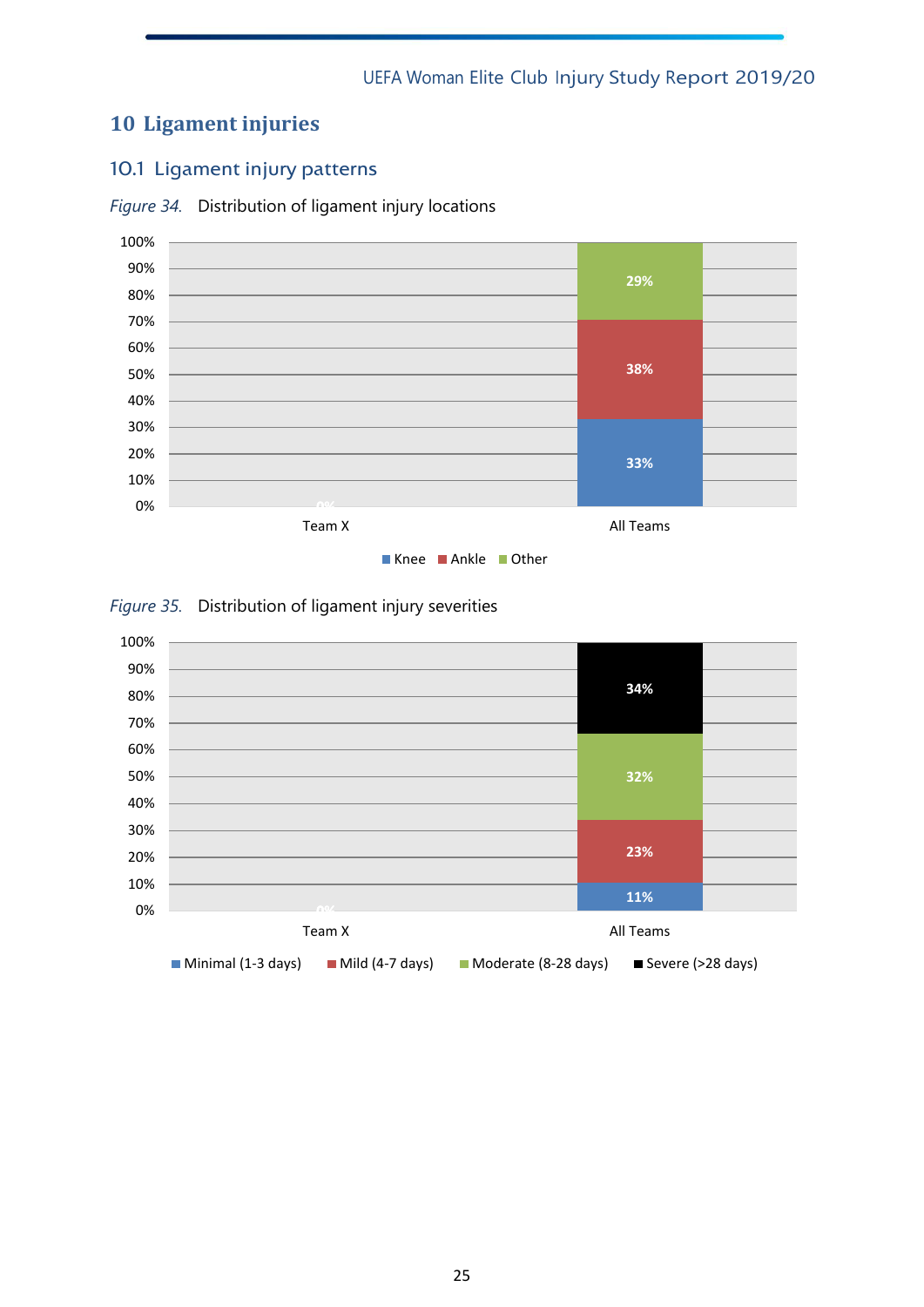

*Figure 36.* Distribution of re-injuries for ligament injuries

#### <span id="page-26-0"></span>10.2 Ligament injury rate

The mean ligament injury rate for all teams was 1.0 injuries for every 1 000 hours, with individual rates ranging from 0.2 to 2.7 at the various clubs.



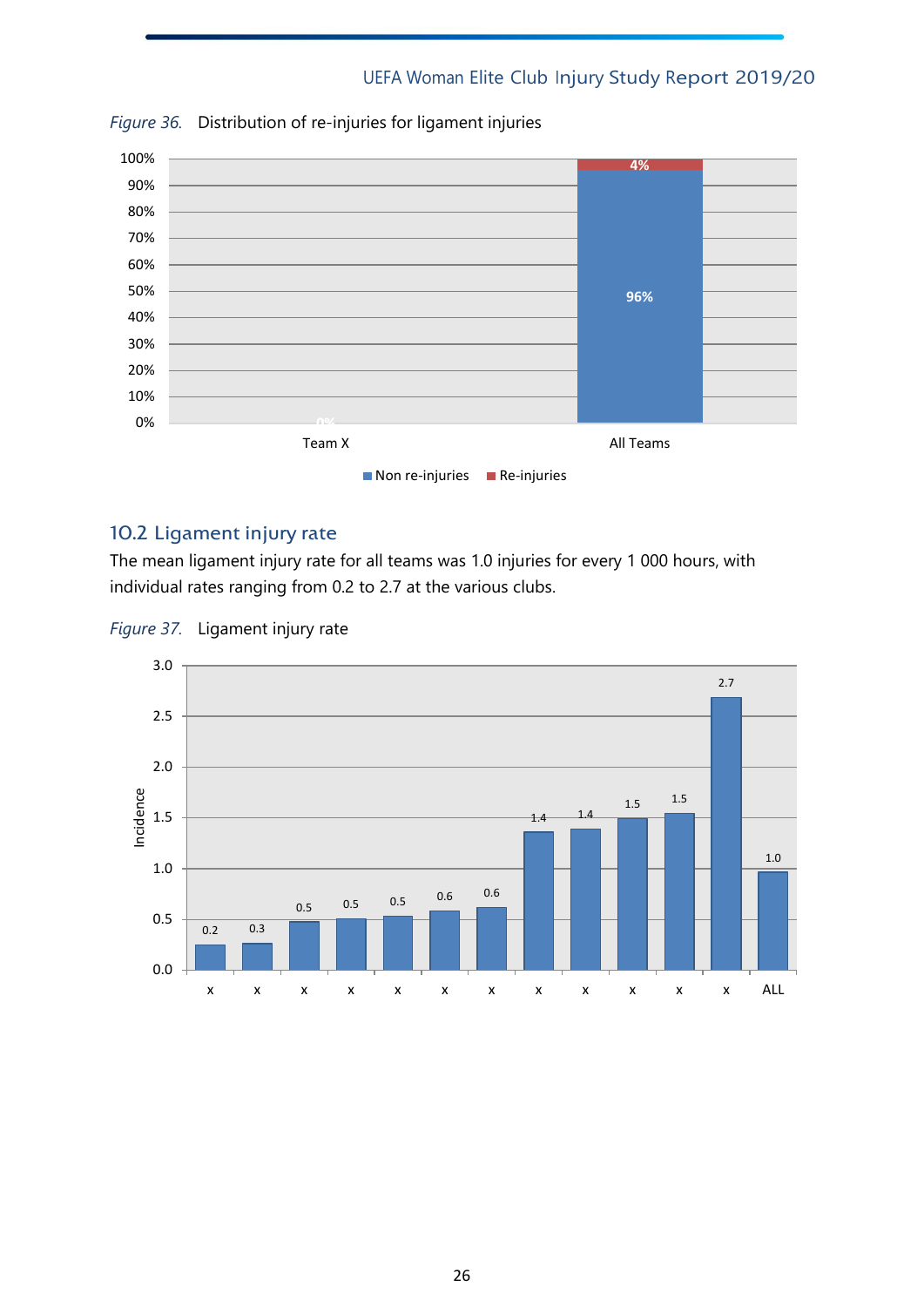

*Figure 38.* Ligament injury rates for Team X over the season in comparison to all teams

#### <span id="page-27-0"></span>10.3 Days' absence for ligament injuries

The average absence for ligament injuries among the teams was 47 days, ranging from 2 to 187 days at the various clubs.

*Figure 39.* Days' absence for ligament injuries

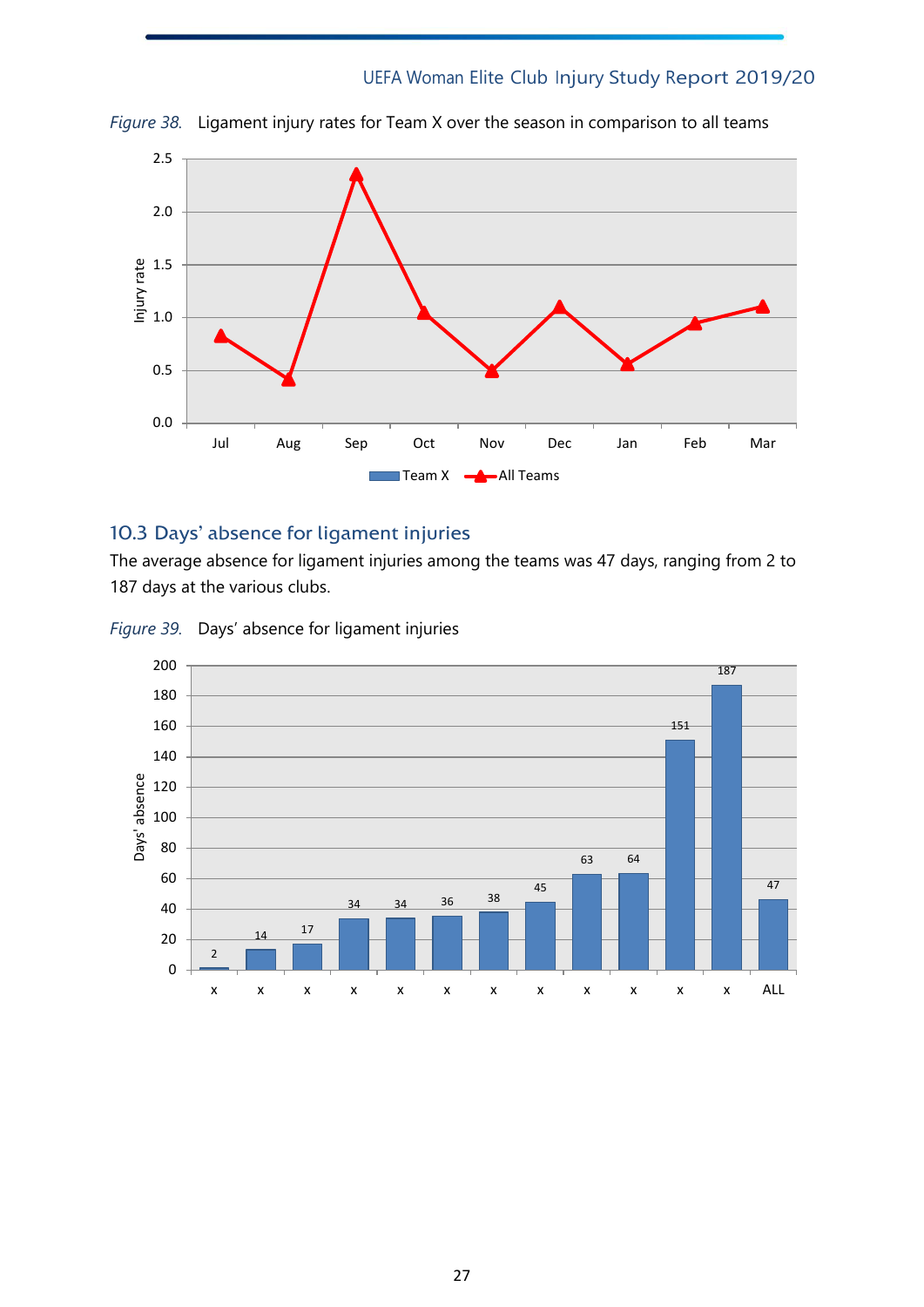# <span id="page-28-0"></span>10.4 Burden of ligament injuries

The mean burden for ligament injury was 45 days' absence/1 000 hours, ranging from 1 to 94 at the various clubs.



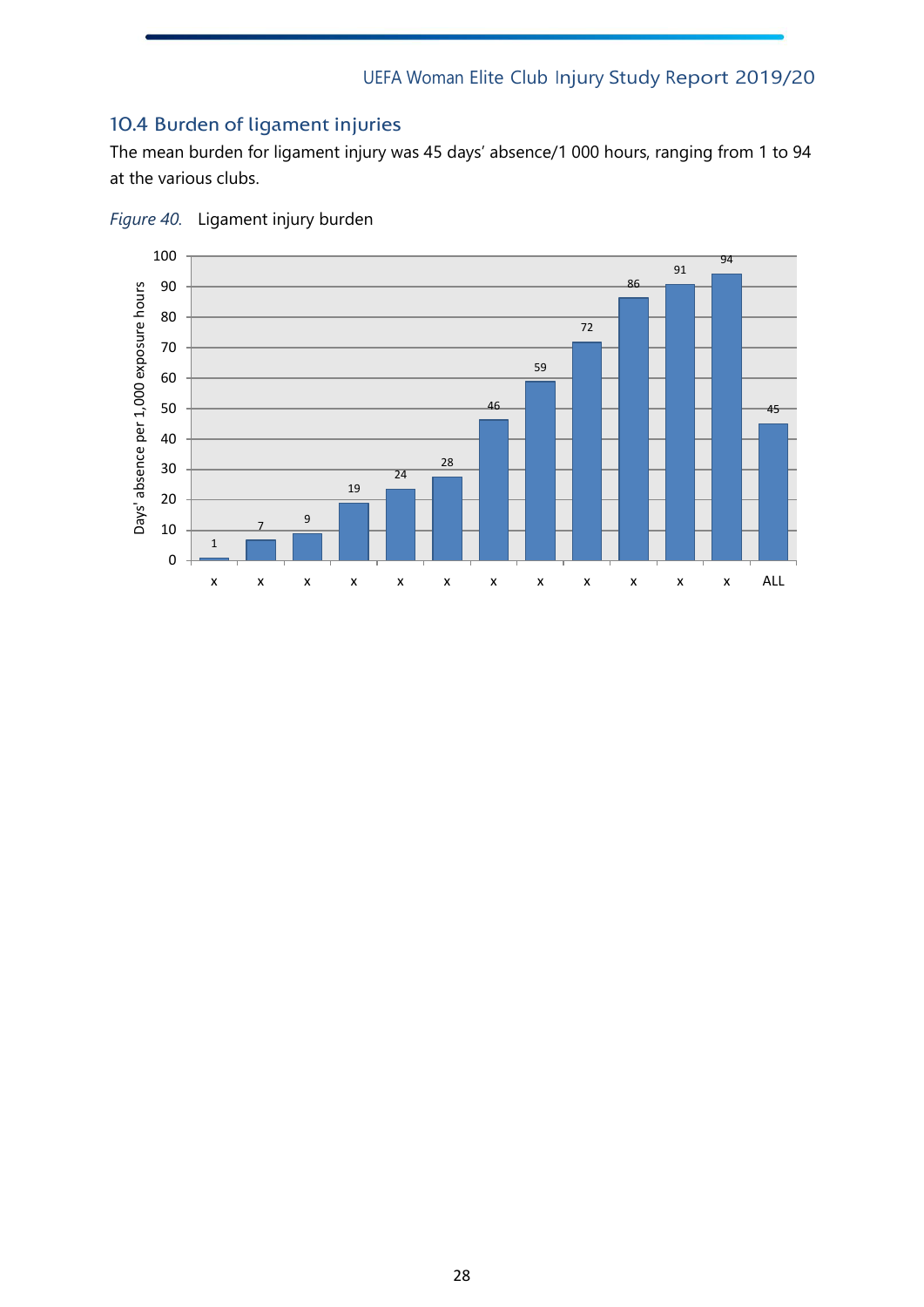

*Figure 41.* Ligament injury burden for Team X over the season in comparison to all teams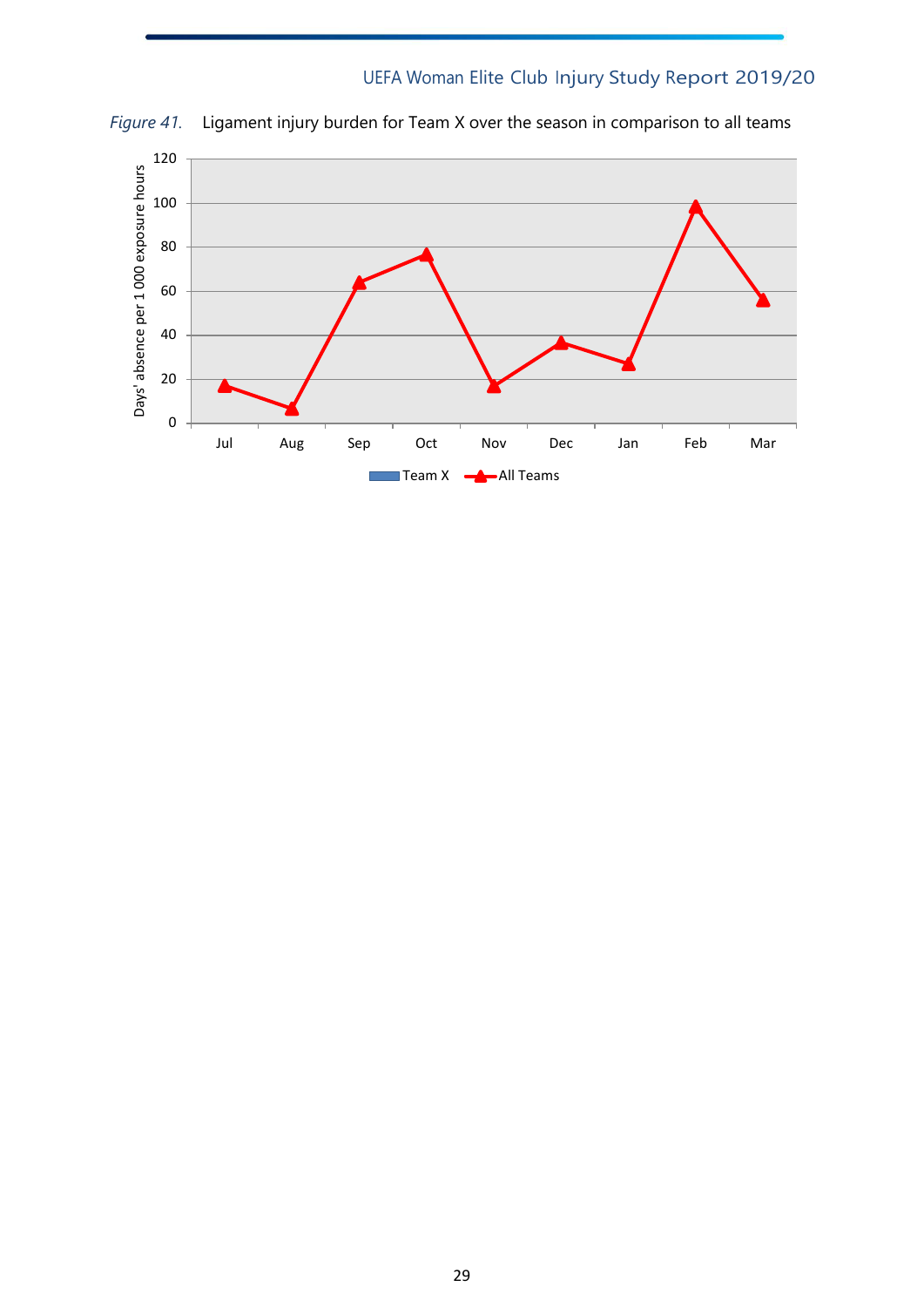# <span id="page-30-0"></span>**11 Re-injuries**

# <span id="page-30-1"></span>11.1 Re-injury patterns





#### *Figure 43.* Distribution of re-injury types

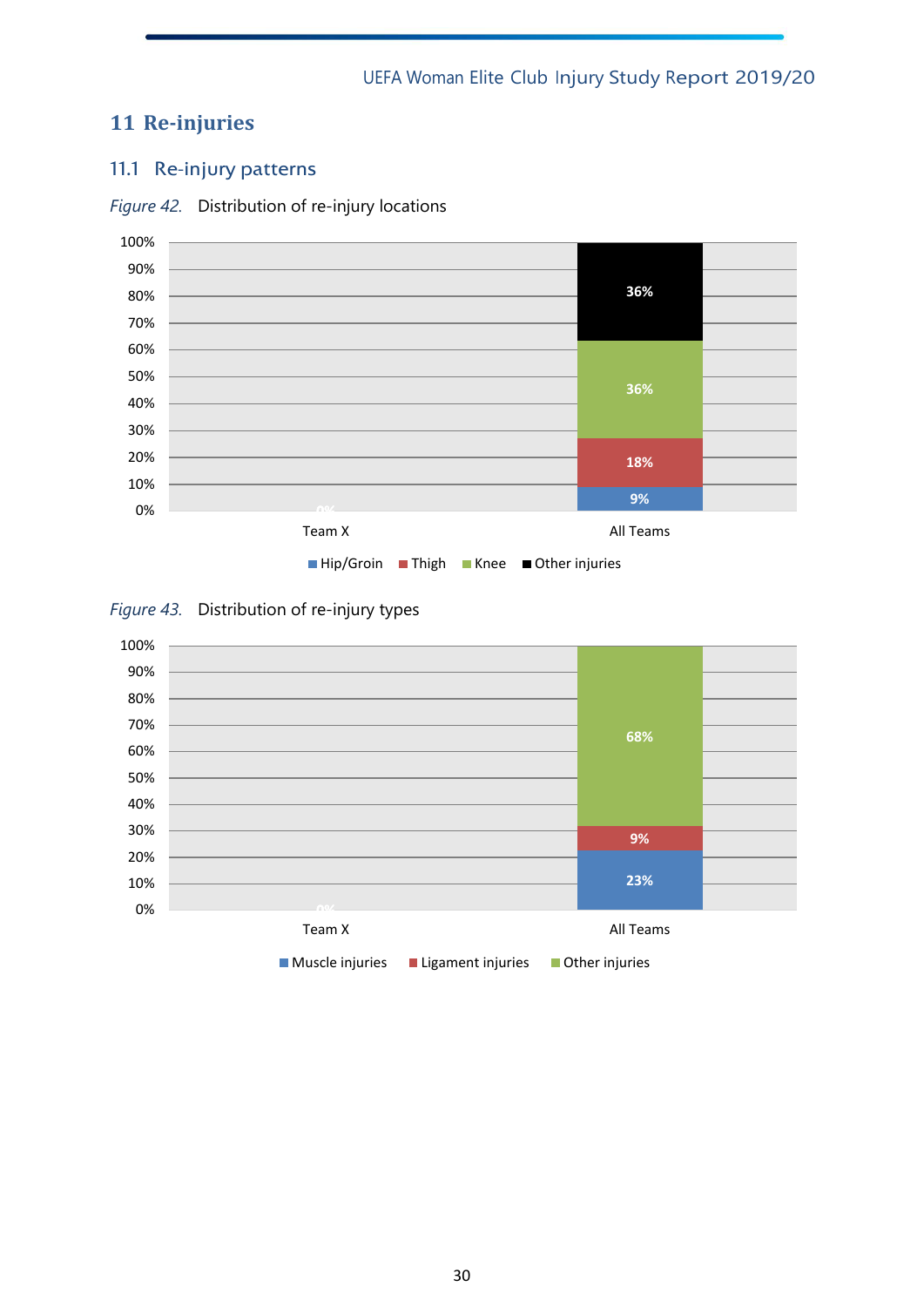

*Figure 44.* Distribution of re-injury severities

#### <span id="page-31-0"></span>11.2 Re-injury proportion

On average, 8% of injuries sustained were re-injuries, ranging from 0% to 27% at the various clubs.



*Figure 45.* Re-injury proportion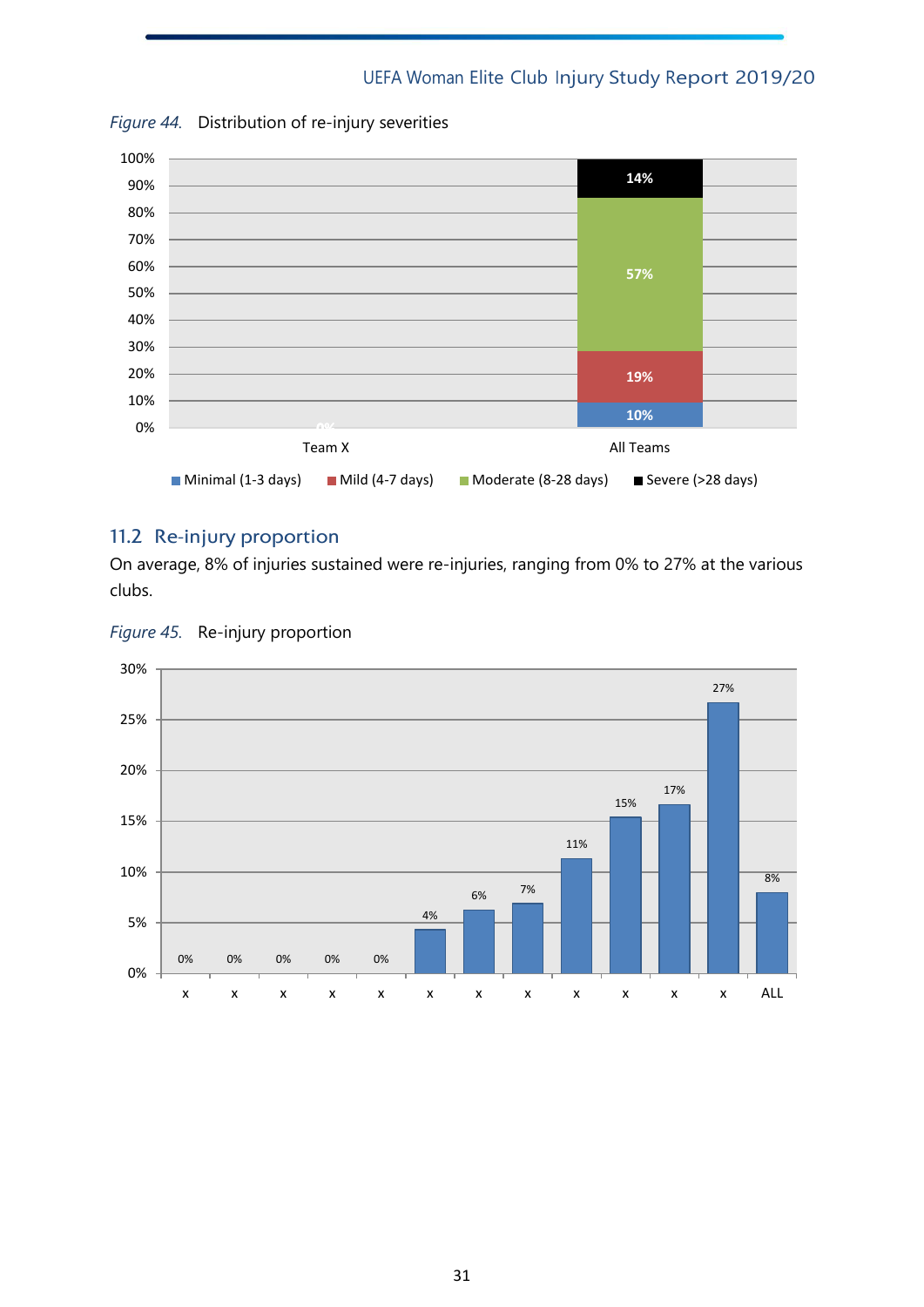# <span id="page-32-0"></span>12 Squad attendance/availability and absence

All data in the charts in this section is in the form of percentages.

# <span id="page-32-1"></span>12.1 Squad attendance/availability

Squad attendance/availability refers to the average percentage of players who participated in training sessions or were available for match selection over the review period. An attendance/availability rate of 100% would mean that no player was absent because of injury, illness, international duty or any other reason.



*Figure 47.* Squad attendance rates for training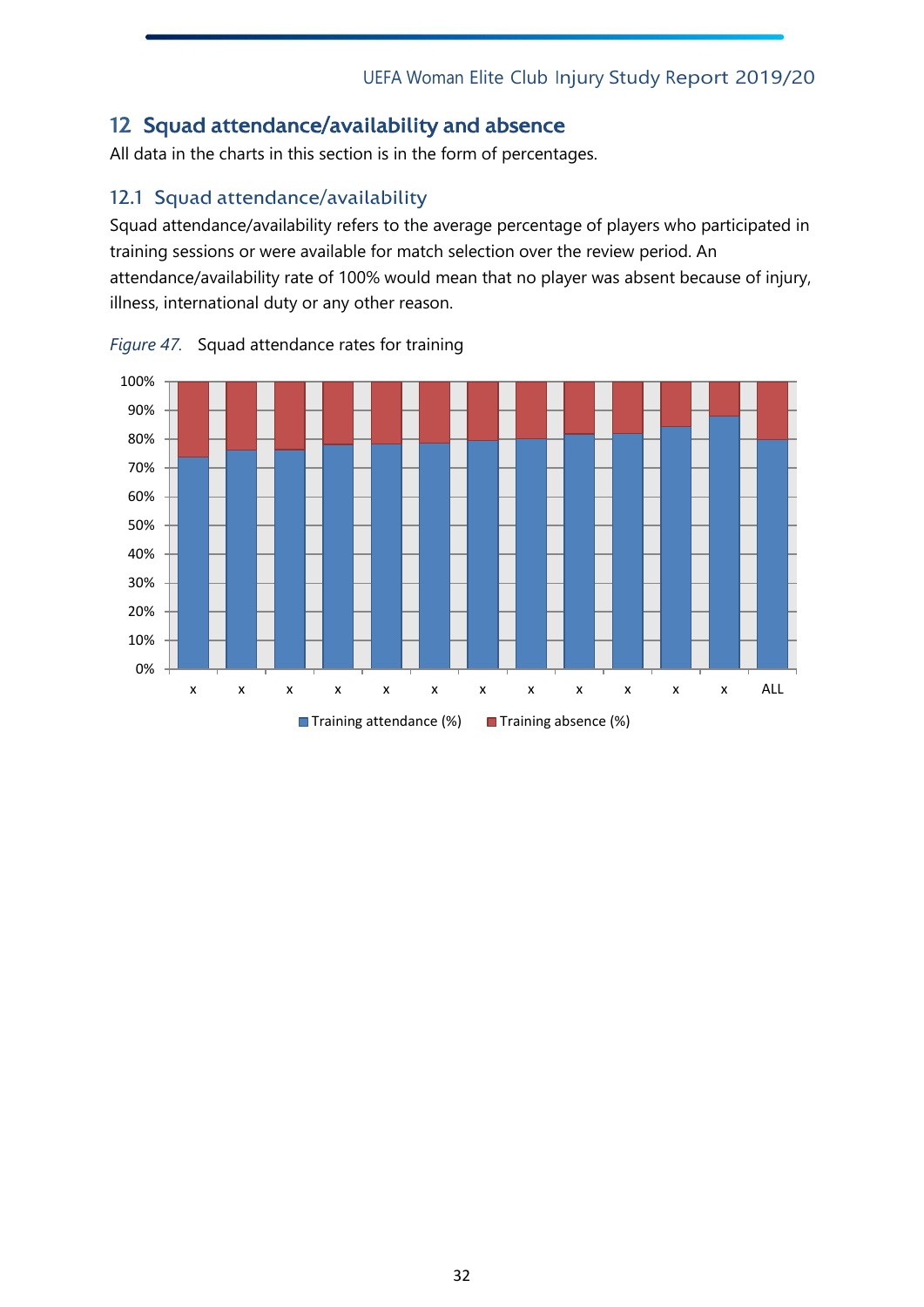

*Figure 49.* Squad attendance in training for Team X over the study period in comparison to all teams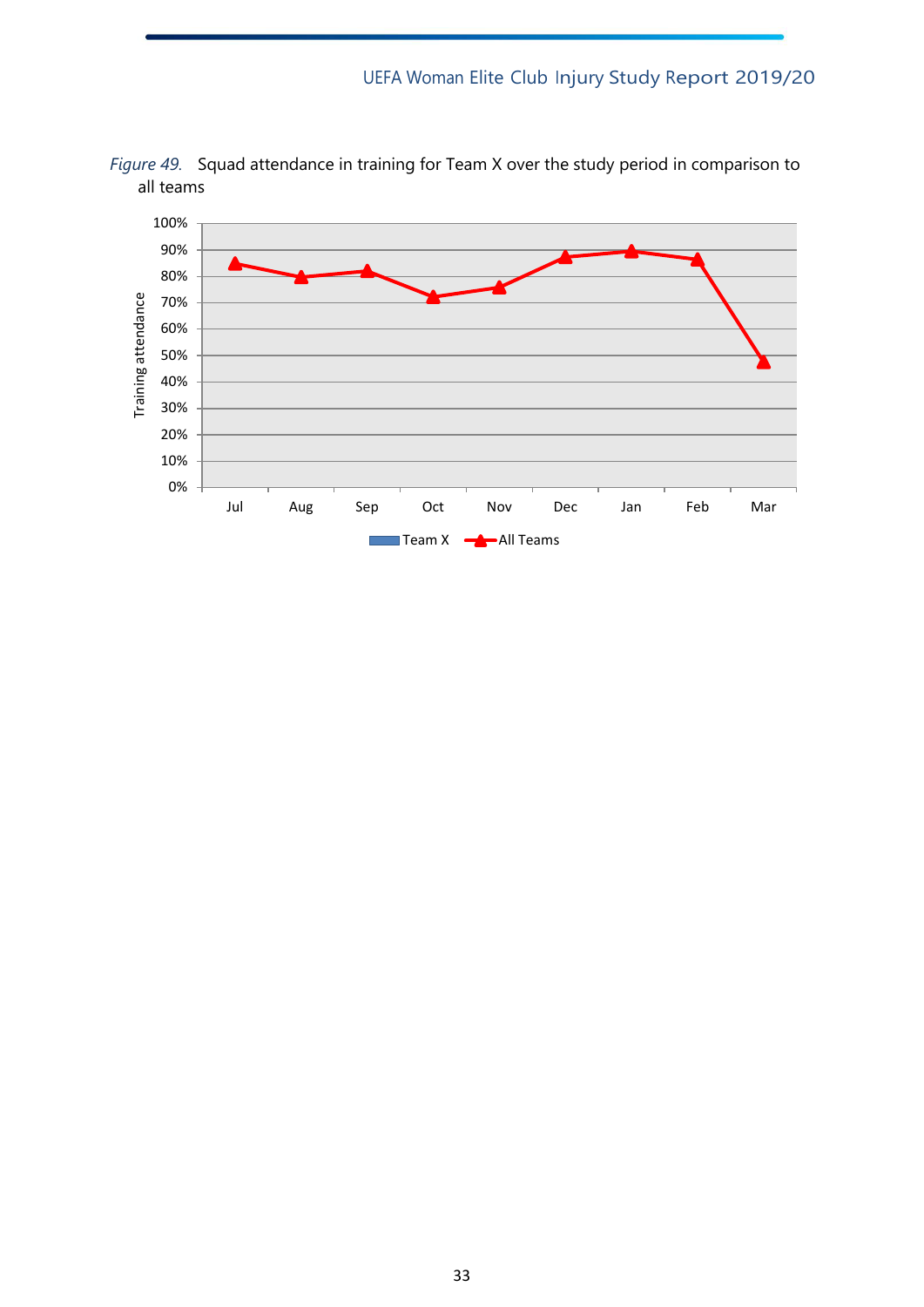

*Figure 50.* Squad availability rates for matches



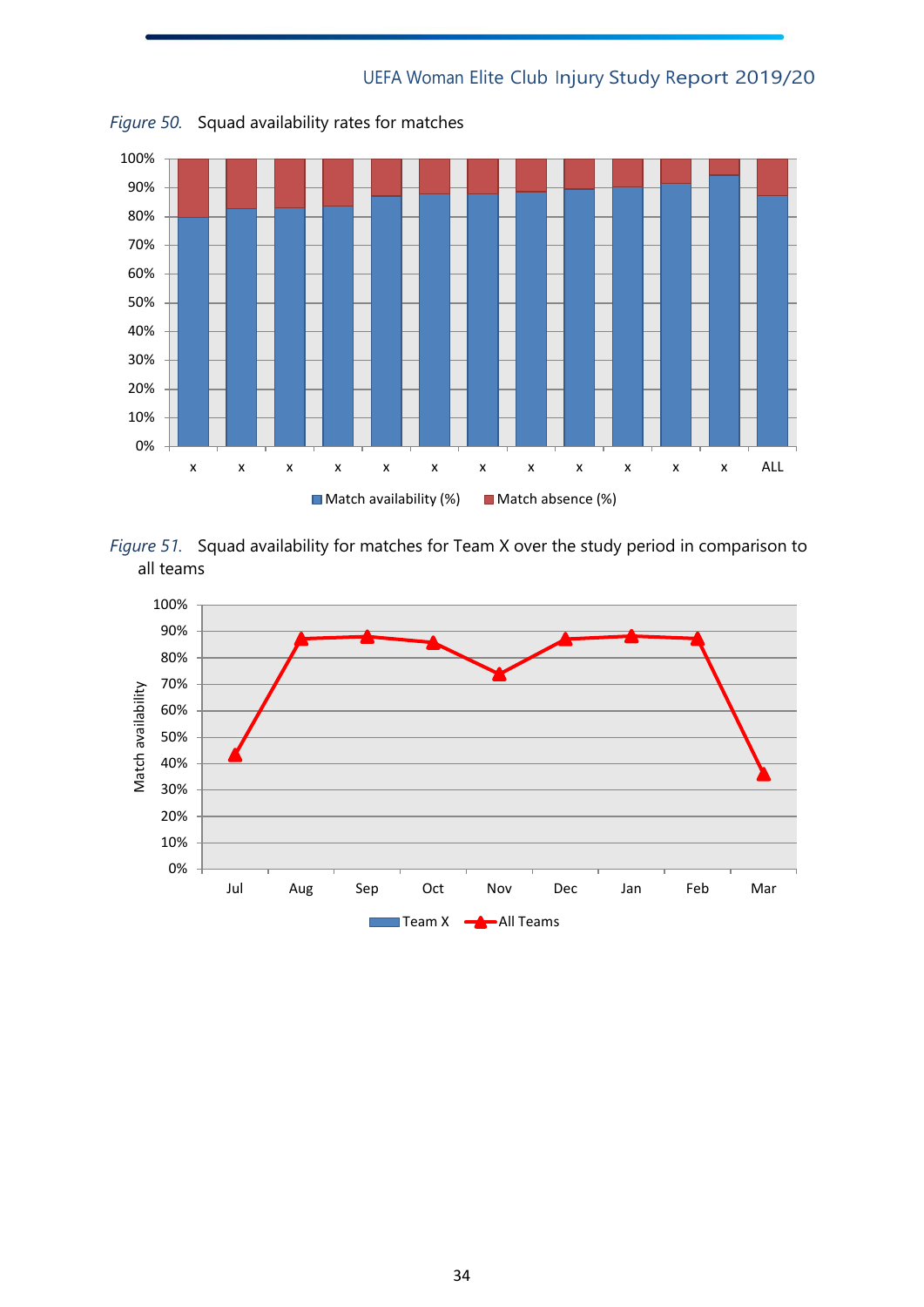# <span id="page-35-0"></span>12.2 Squad absence

The charts below break players' absences down by reason.



*Figure 52.* Reasons for absence from training sessions



*Figure 53.* Reasons for absence from matches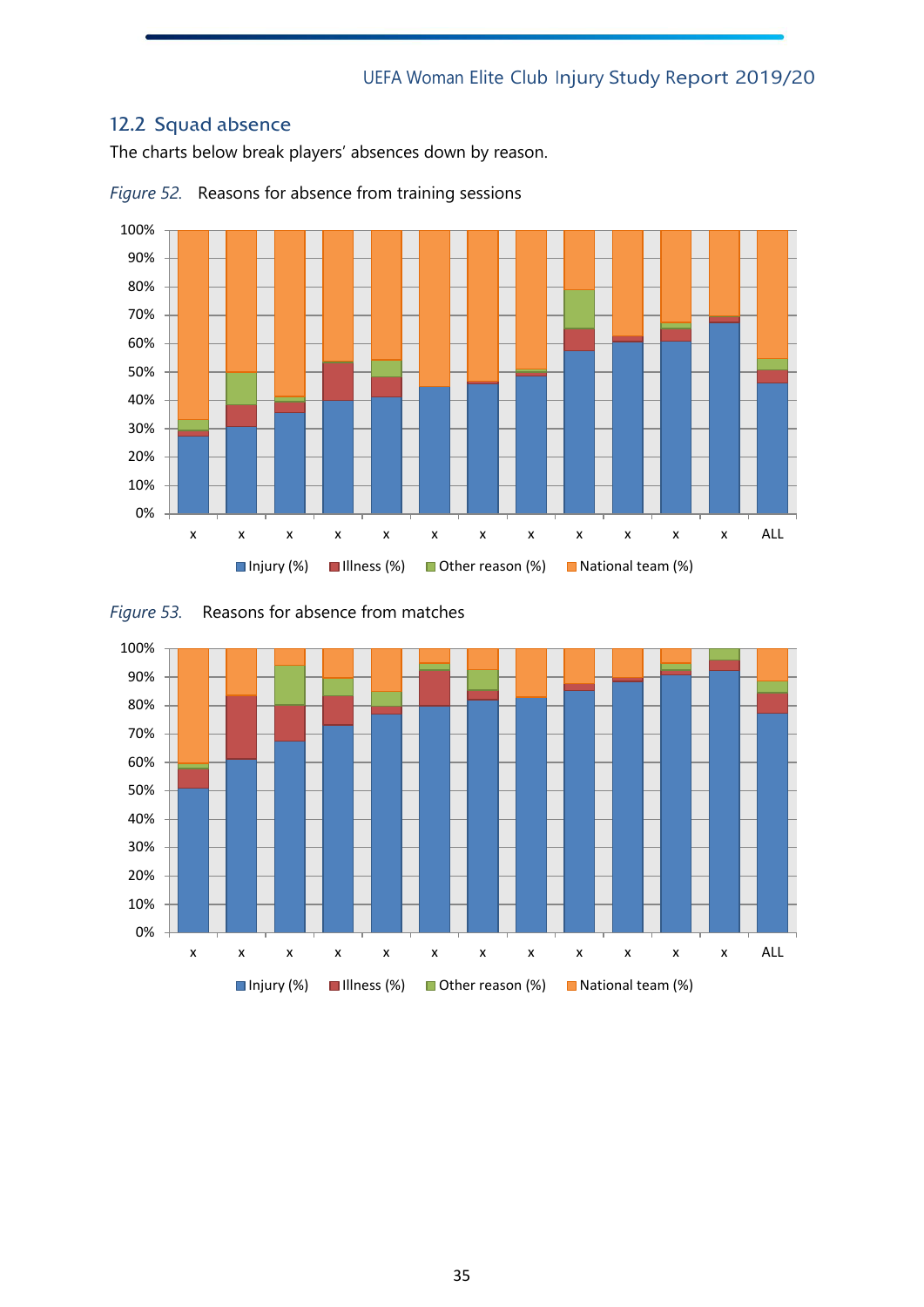#### <span id="page-36-0"></span>12.2.1 Absence due to injury



*Figure 54.* Absence from training sessions due to injury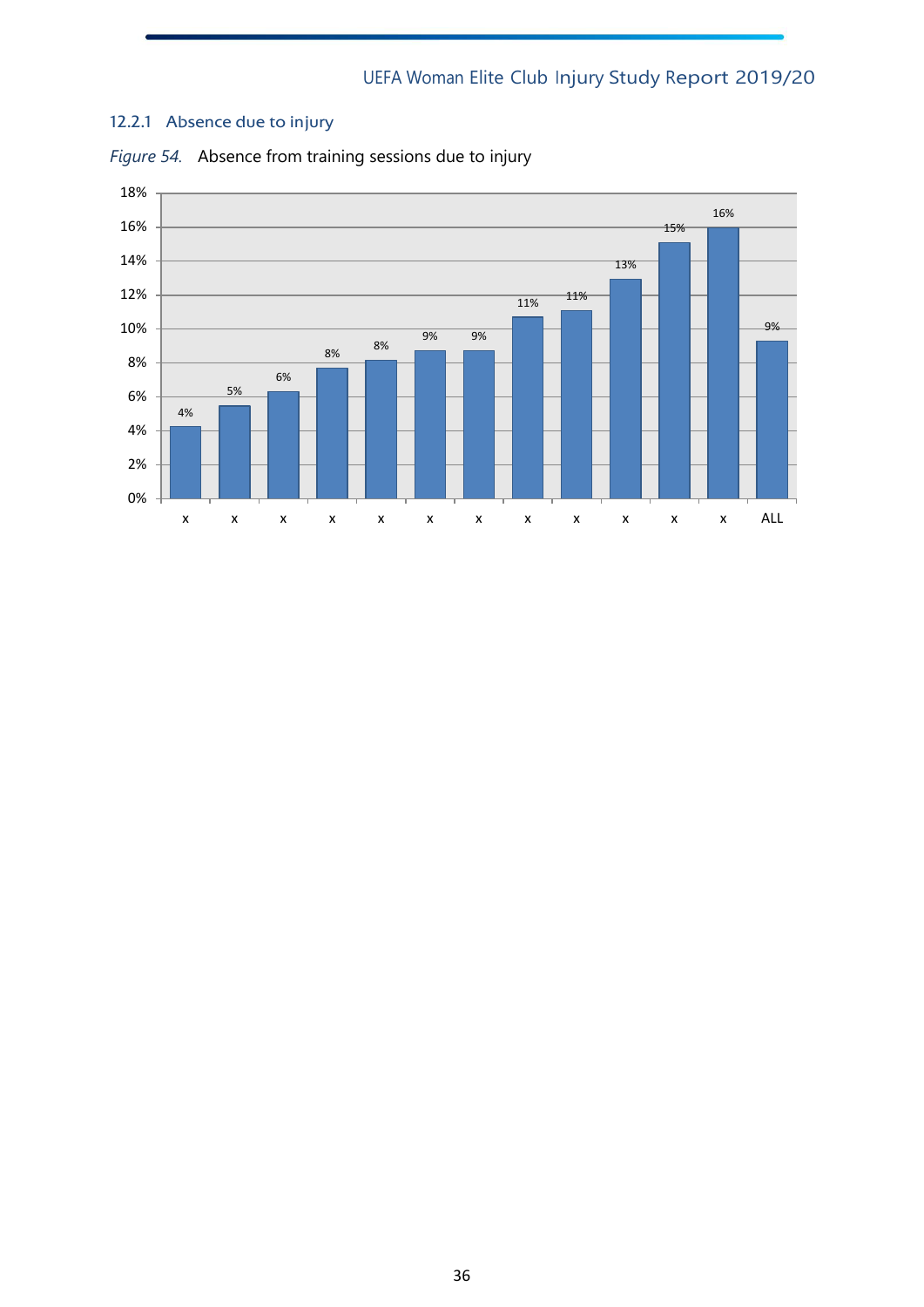



*Figure 56.* Absence from matches due to injury

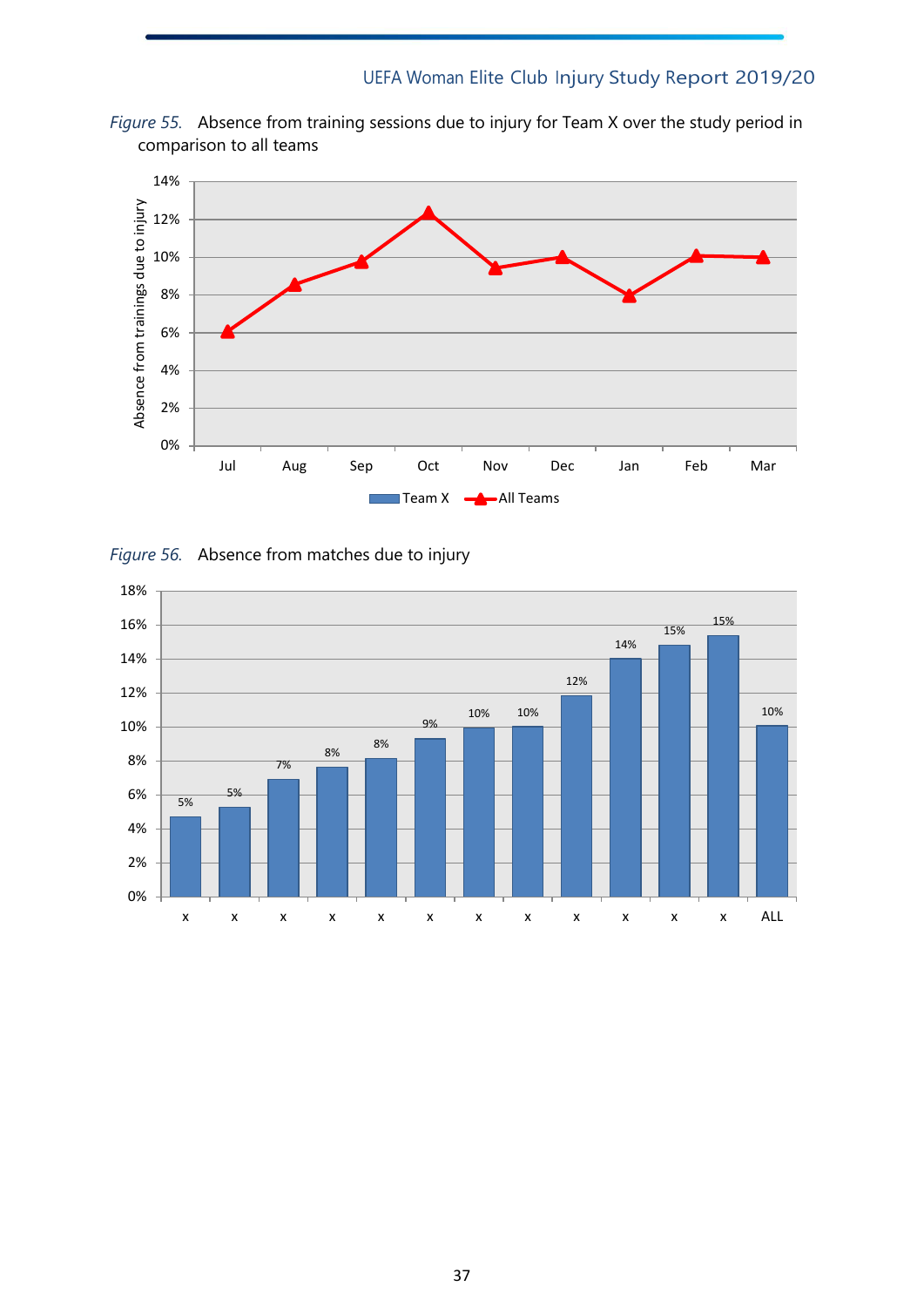

*Figure 57.* Absence from matches due to injury for Team X over the study period in comparison to all teams